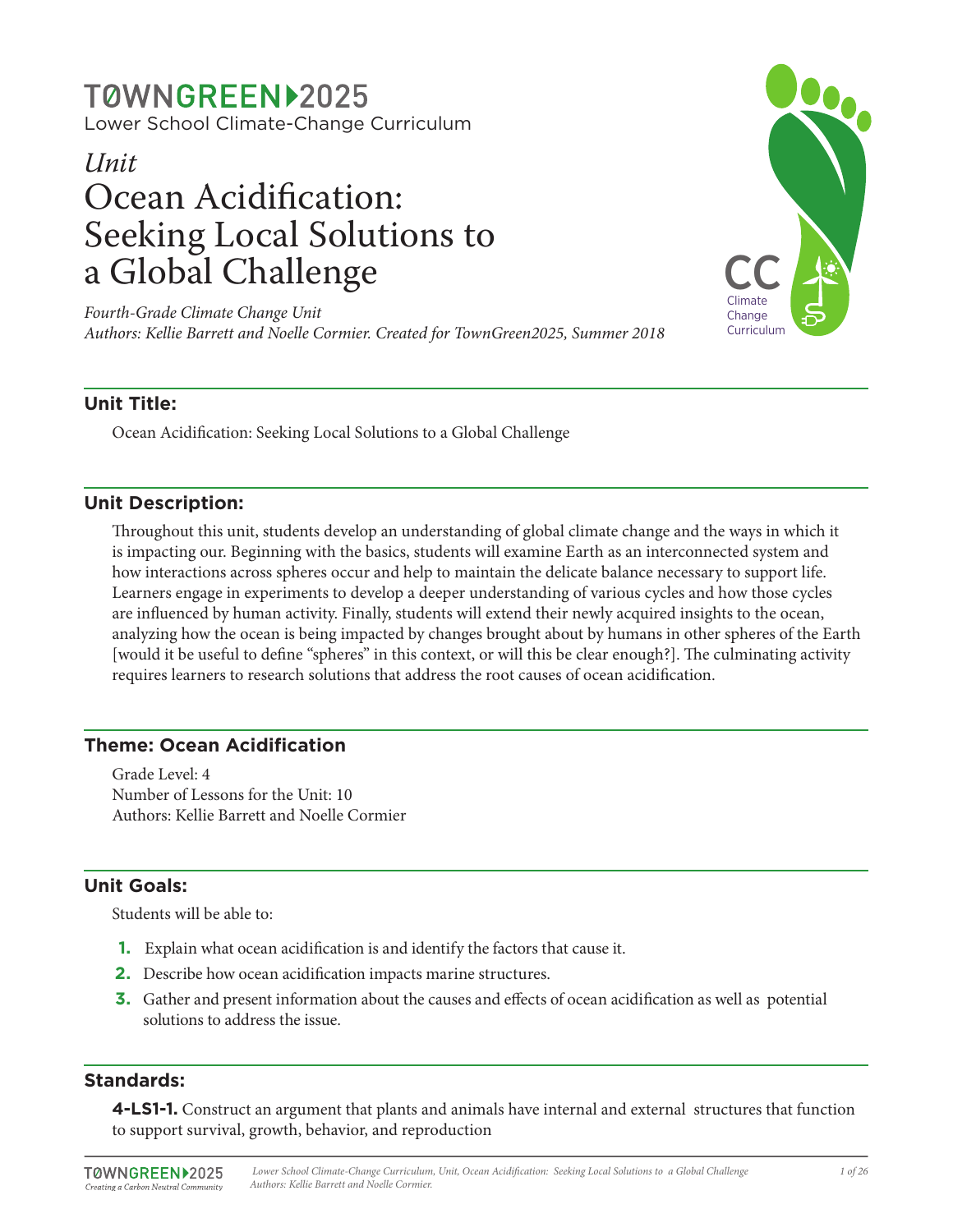**4-ESS3-1.** Obtain and combine information to describe that energy and fuels are derived from natural resources and that their uses affect the environment.

**4-ESS3-2.** Generate and compare multiple solutions to reduce the impacts of natural Earth processes on humans.\*

**3-5-ETS1-2.** Generate and compare multiple possible solutions to a problem based on how well each is likely to meet the criteria and constraints of the problem.

**4-ESS2-1.** Make observations and/or measurements to provide evidence of the effects of weathering or the rate of erosion by water, ice, wind, or vegetation.

**4-ESS1-1.** Identify evidence from patterns in rock formations and fossils in rock layers to support an explanation for changes in a landscape over time.

**4-PS3-2.** Make observations to provide evidence that energy can be transferred from place to place by sound, light, heat, and electric currents.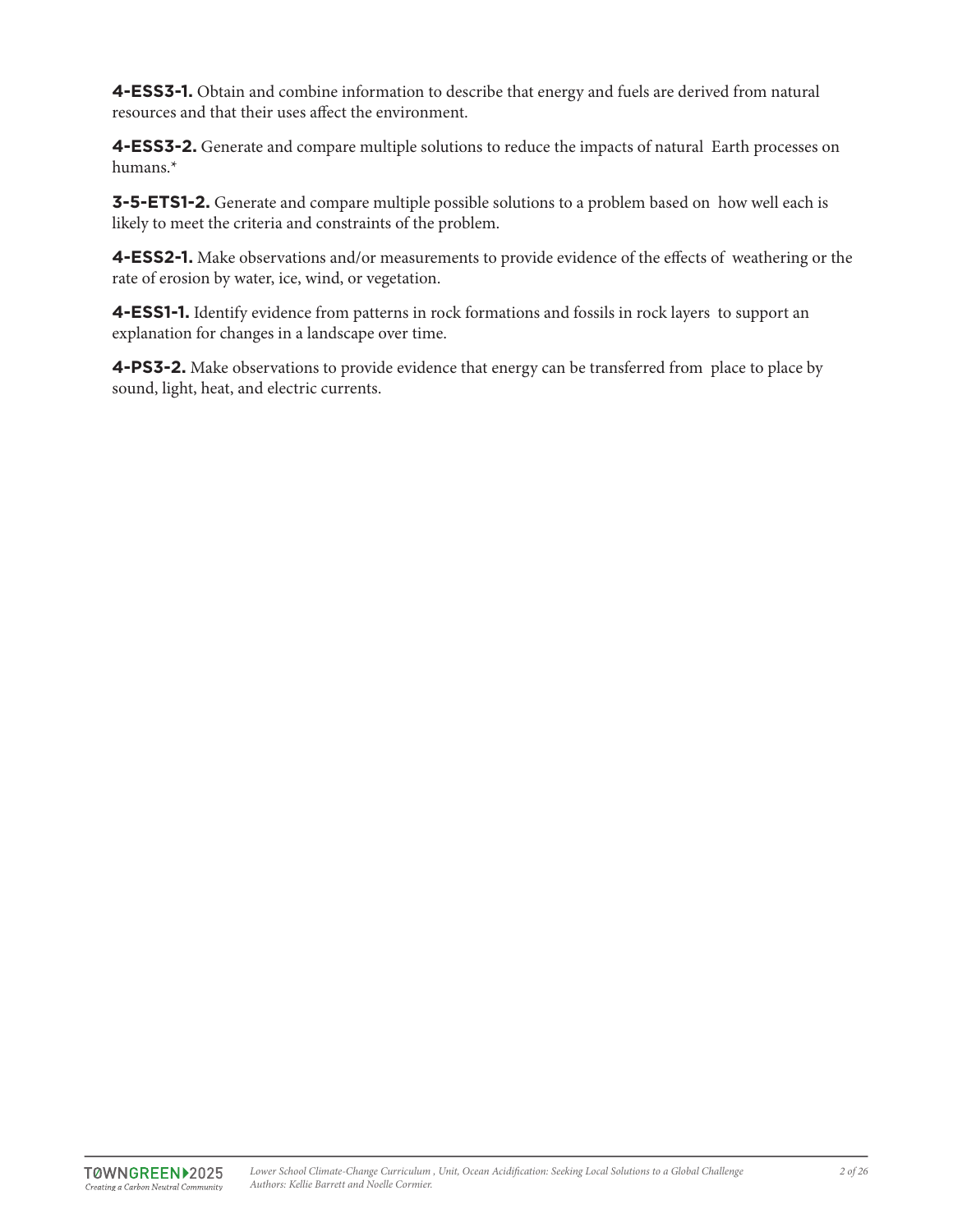## *Lesson #1* Earth as a System

## **Standard(s):**

**4-ESS2-1.** Make observations and/or measurements to provide evidence of the effects of weathering or the rate of erosion by water, ice, wind, or vegetation.

#### **Lesson Objectives**

Students will be able to:

• Identify features within each of Earth's four spheres

#### **Materials:**

- Plastic container with cover
- One cup of white distilled vinegar
- Sea shells
- Razor clam
- Sea urchin
- Mussel
- Clam
- Lobster claw/leg
- Two items that are safe to be tossed around a circle (balls, stuffed animals, etc.)
- Youtube videos (see attachments):
- *https://www.youtube.com/ watch?v=VMxjzWHbyFM*
- *https://www.youtube.com/ watch?v=UXh\_7wbnS3A&t=92s*
- Poster paper for students
- Chart paper for teacher
- Science notebook
- Computer access

#### **Essential Vocabulary:**

- System
- Sphere
- Geosphere
- Hydrosphere
- Biosphere
- Atmosphere
- Relationship
- Interaction

## **Chalenges**

| <b>Anticipated Challenges</b>                                 | <b>Student Supports</b>                                                                                                                                                                                                  |
|---------------------------------------------------------------|--------------------------------------------------------------------------------------------------------------------------------------------------------------------------------------------------------------------------|
| The videos contain a lot of content-<br>specific vocabulary.  | Provide a graphic organizer for students to develop<br>pictorial representations of vocabulary terms along with<br>definitions.                                                                                          |
| Videos about Earth's systems move<br>quickly through content. | Chunk videos into smaller pieces and insert questions to<br>allow students time to process and discuss content with<br>peers. Enable closed-captioning so that students can have<br>multiple means of accessing content. |

## **Evaluation/Assessment:**

(directly linked to the goals, i.e., Formative/Ongoing Assessment or Summative/End of Lesson Assessment)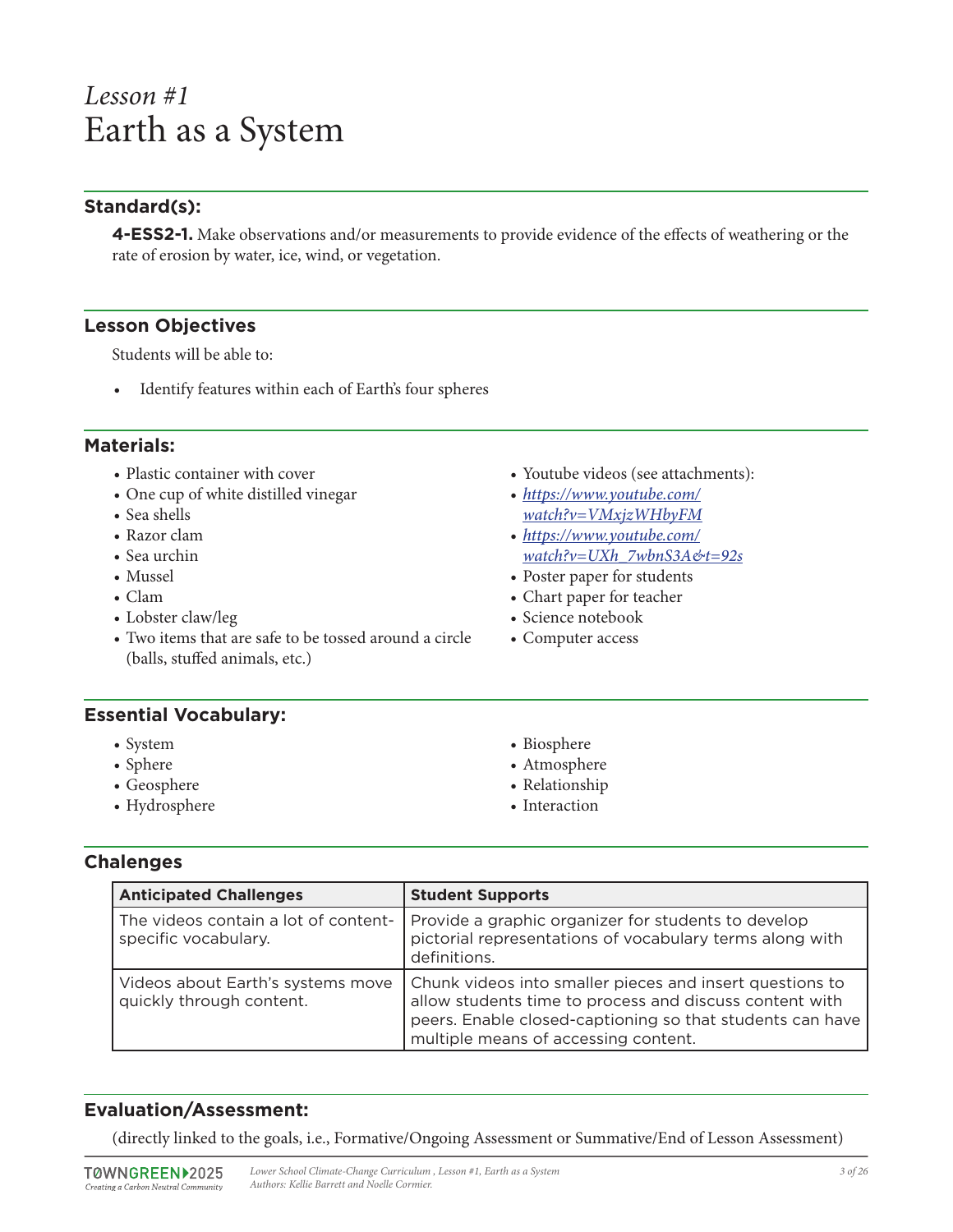- Vocabulary graphic organizer
- Evidence of Earth's spheres template
- Earth's systems poster

Unit Hook

- **1.** Explain to students that in order to conduct an experiment that will be relevant later in the unit, you are going to place shells of various marine organisms in vinegar.
- **2.** Place shells in vinegar and ask students to make a prediction in their notebooks about what will happen to each shell over time.

## **Lesson Hook: group juggling activity**

- **1.** Explain to students that they will be engaging in a group juggling activity and it will be important for them to adhere to the following directions:
	- **A.** Form a circle where everyone is shoulder-width apart from both neighbors.
	- **B.** Before tossing the ball to someone within the circle, you must call the name of the person you intend to throw the ball to.
	- **C.** The person who receives the ball says "Thank you" to the thrower.
	- **D.** The process continues until the ball reaches the original thrower.
- **2.** Debrief initial round of group juggling.
	- **A.** Ask students how the class worked together to be successful.
	- **B.** Ask students if anything could be improved upon to ensure greater success moving forward.
	- **C.** Explain to students that they will do the activity again, but this time with an additional object to pass around, following the same rules as before.
- **3.** Students do second round of group juggling activity with the additional object.
- **4.** Debrief second round of group juggling.
	- **A.** Ask students again how the class worked together to be successful and what new challenges arose with the added object.
- **5.** Introduce lesson:
	- **A.** Today we are going to be exploring what makes the Earth a system. Later on, we will discuss how this activity related to the Earth as a system.

## **Lesson Body:**

- **1.** Explain to students that they will be watching two videos about Earth as a system. The videos contain prompting questions throughout, so students should be prepared to take notes in the provided vocabulary graphic organizer, as well as to discuss the questions with their partner.
- **2.** Students view Crash Course Earth's Systems Part One up to 2:12 and Part Two up to 1:30 and take notes within their graphic organizers.
- **3.** Explain to students that they will take a nature walk outside to find evidence of each of Earth's four spheres. As they find evidence of each sphere, they should record it onto the provided note-taking template.
	- **A.** Students record evidence of each of Earth's four spheres outside.
	- **B.** Share out examples of evidence of Earth's systems as a whole group and chart students' ideas.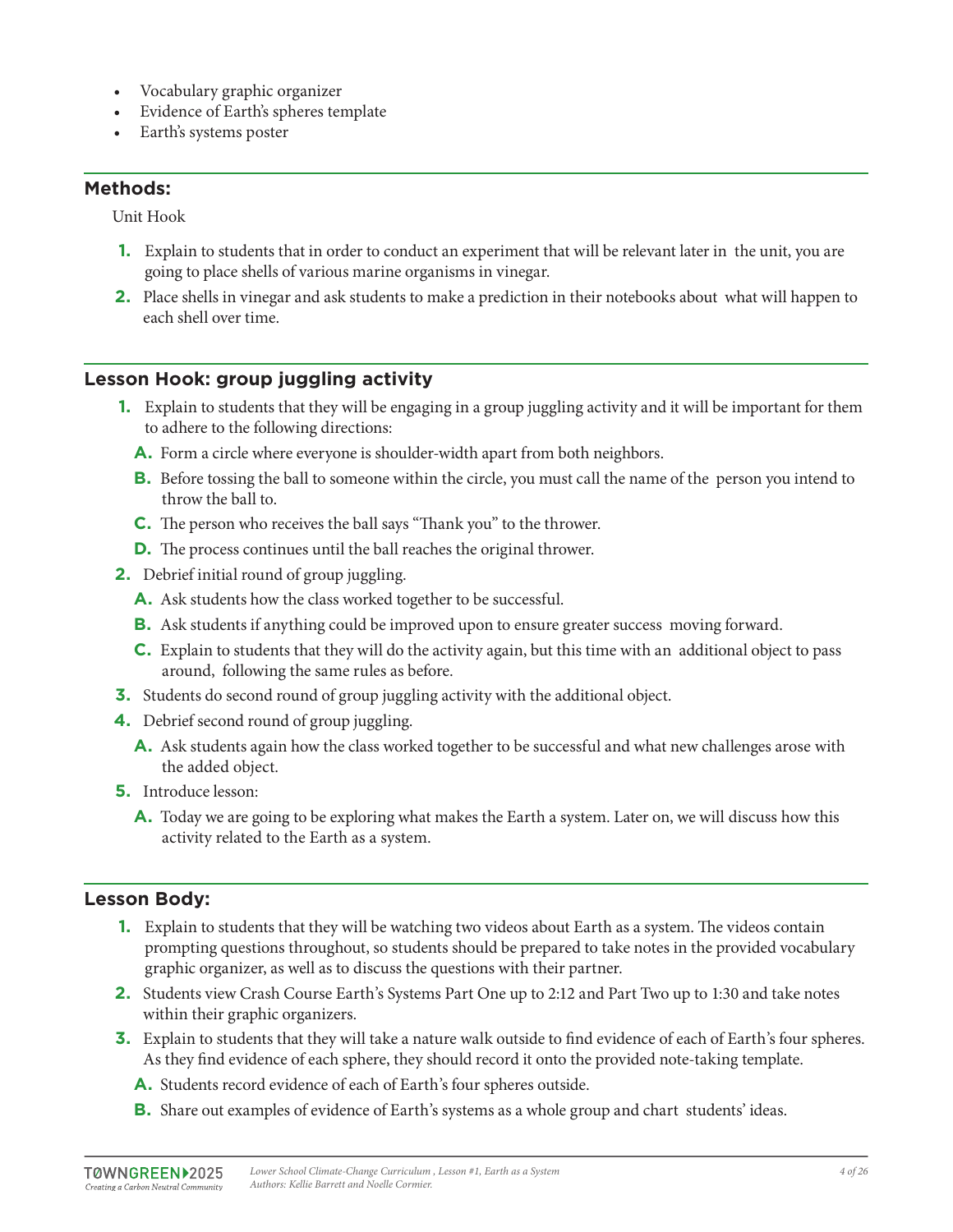**C.** Explain to students that they will be assigned a partner to work with to create an illustration of each of Earth's four spheres and at least two features within each sphere. Tell students that they should colorcode their drawings so it is easy to determine which feature belongs to which sphere.

## **Lesson Closing**

- **1.** Ask students to turn and talk with each other to discuss how the group juggling activity connects to Earth's four spheres working together as a system.
- **2.** Share out ideas.

## **Attachments**

- *https://www.youtube.com/watch?v=VMxjzWHbyFM*
- *https://www.youtube.com/watch?v=UXh\_7wbnS3A&t=92s*
- Vocabulary graphic organizer
- Evidence of Earth's spheres template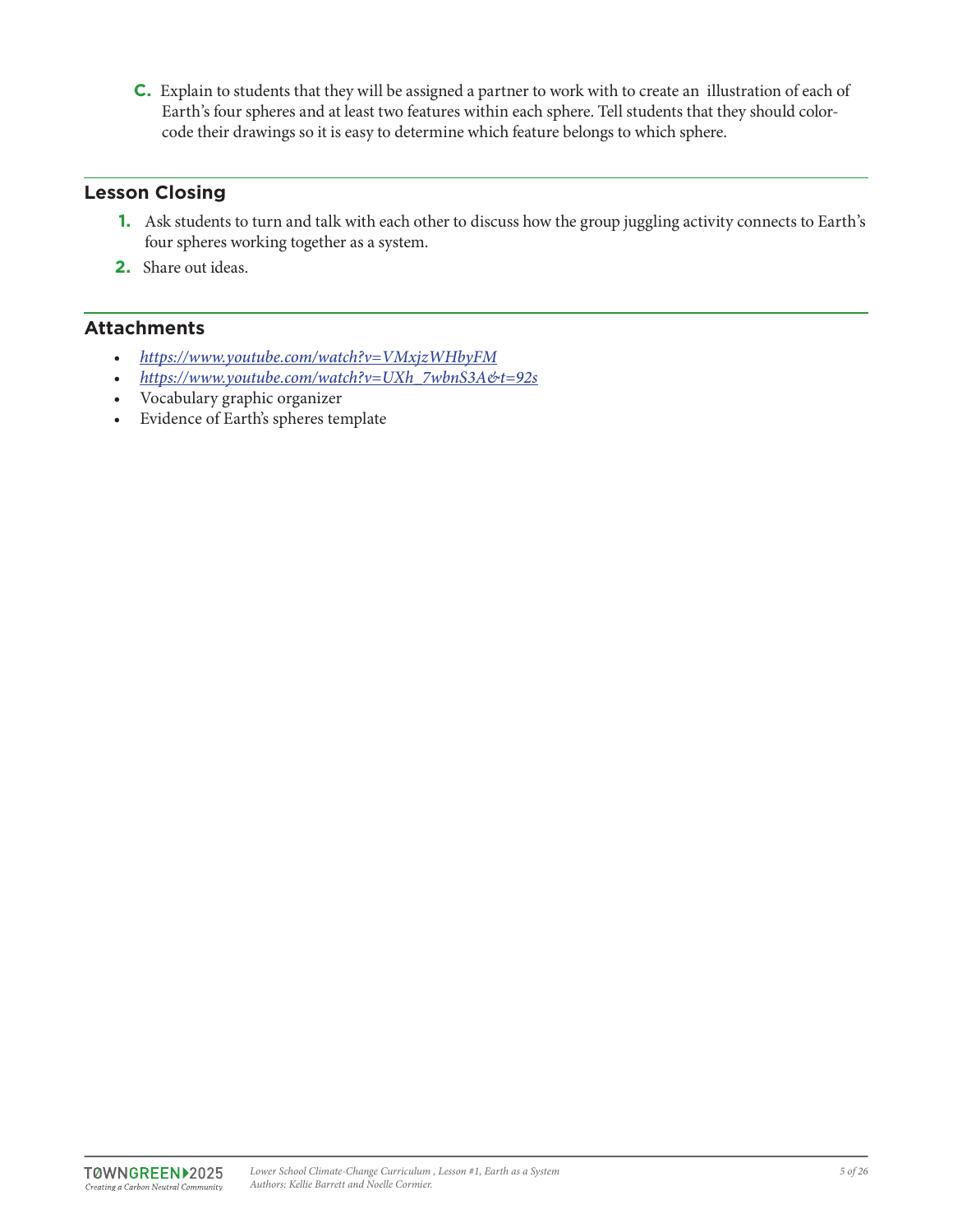## *Lesson #2:* Creating a Model of Earth as a System

## **Standard(s):**

**4-ESS2-1.** Make observations and/or measurements to provide evidence of the effects of weathering or the rate of erosion by water, ice, wind, or vegetation.

#### **Lesson Objectives :**

Students will be able to:

• Develop a model to represent each of Earth's four systems and explain how they are dependent upon one another to support life.

#### **Materials:**

- Terrarium materials for each pair of students
- Two soda bottle terrariums
- Three cups of soil
- Five radish seeds
- 1⁄4 cup water
- Two recipe cards
- One package of aluminum foil
- Computer access

#### **Essential Vocabulary:**

- Model
- Dependent
- Terrarium
- Photosynthesis

## **Chalenges**

| <b>Anticipated Challenges</b>                                                                                                                                                     | <b>Student Supports</b>                                                                                                                                                                  |
|-----------------------------------------------------------------------------------------------------------------------------------------------------------------------------------|------------------------------------------------------------------------------------------------------------------------------------------------------------------------------------------|
| Features of Earth's spheres<br>are not all tangible or<br>visible, so concepts may<br>seem abstract to students.                                                                  | Students are given the opportunity to develop two terrariums that<br>model Earth's spheres. These models enable students to observe<br>evidence of each sphere up-close.                 |
| Assembly of the terrariums<br>involves the use of fine-<br>motor skills.                                                                                                          | Students will be placed into heterogeneous groups to allow for<br>peer support.                                                                                                          |
| Lack of background<br>knowledge and content-<br>specific vocabulary<br>could make it difficult for<br>students to demonstrate<br>an understanding of newly<br>developed concepts. | The use of Book Creator allows students to demonstrate<br>understanding with the support of speech-to-text technology and<br>drawing features. [Does Book Creator need to be explained?] |

## **Evaluation/Assessment:**

(directly linked to the goals, i.e., Formative/Ongoing Assessment or Summative/End of Lesson Assessment)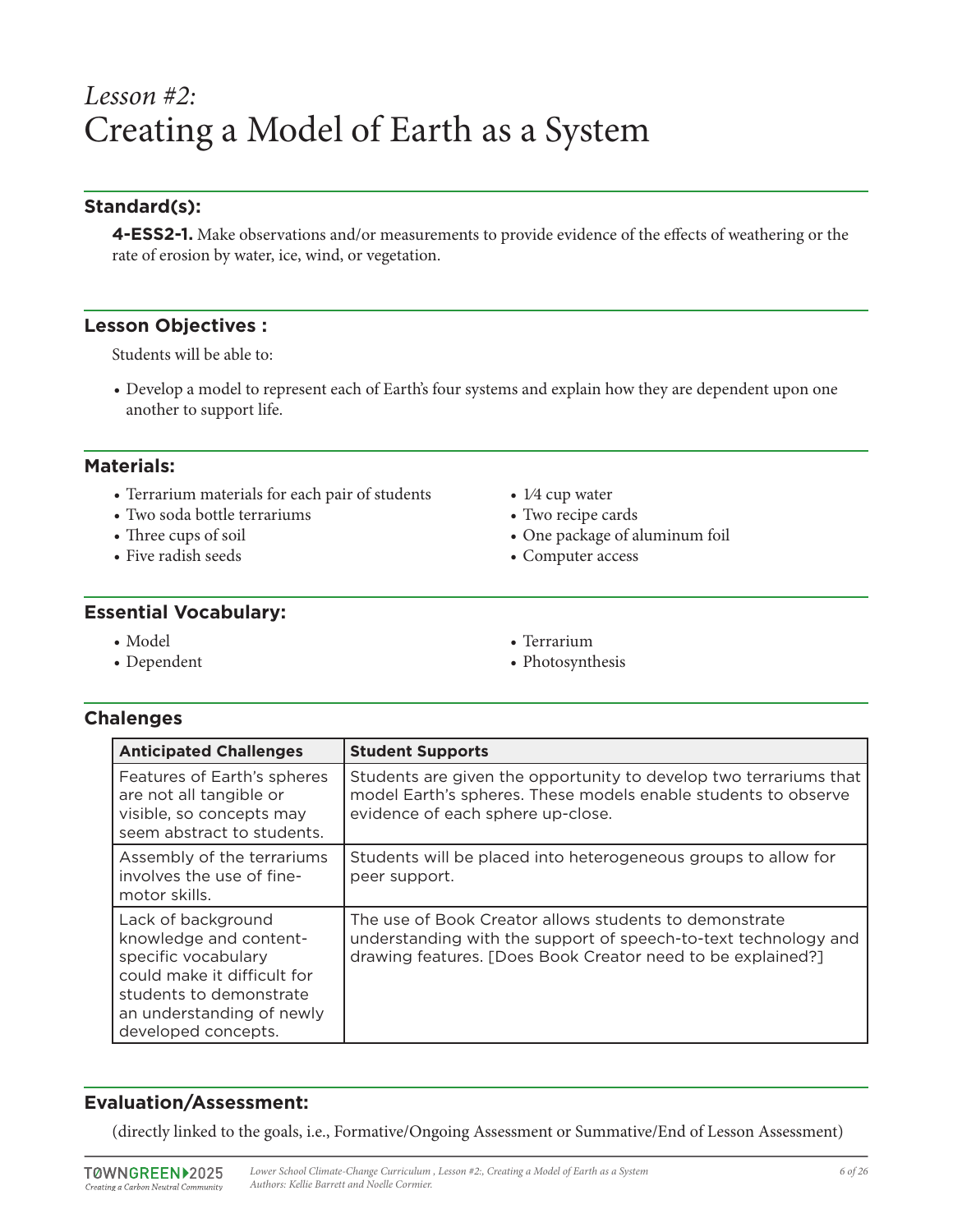- Kahoot quiz
- Terrarium Venn Diagram
- Book Creator

Lesson Hook

**1.** Students complete kahoot quiz as a review of Earth's four spheres and the features within each.

#### **Lesson Body**

- **1.** Explain to students that today they will be working with a partner to create two models of Earth as a system. The objective of this project is to determine which terrarium better supports life and why. They will be provided with all of the materials they need to build the models as well as specific instructions that detail how to put the models together.
	- **A.** Define model and offer different examples of models. Ask for student input.
	- **B.** Discuss what plants need in order to grow.
	- **C.** Divide students into pairs.
	- **D.** Pass out recipe cards for two models to each pair of students.
	- **E.** Students read recipe cards to determine what they need to do in order to build their models.
- **2.** Student pairs build two Earth's systems terrariums.
	- **A.** Provide each pair of students with necessary materials.
	- **B.** Students build terrariums using recipe cards to guide them.
- **3.** Initiate class discussion about models.
	- **A.** Share with students that although one difference between the two models they create may be the absence of sunlight, the sun is not a part of our Earth's spheres. However, it impacts our system, as it is necessary for energy within the spheres.
	- **B.** Ask students how they will know whether or not the atmosphere is represented within the model, since features of the atmosphere are largely invisible.
- **4.** Students analyze models.
	- **A.** Students use a Venn Diagram to compare and contrast terrariums based on the materials used.
	- **B.** Students identify the sphere that each material corresponds to.
	- **C.** Instruct students to make a prediction as to which terrarium will better support the biosphere or living things.

## **Lesson Closing**

1. Students use Book Creator to draw a representation of each sphere and write one sentence that explains how the geosphere, hydrosphere, and atmosphere support life within the biosphere.

#### **Attachments**

• Terrarium overview

• Book Creator Link

- Kahoot quiz
- Terrarium recipe cards
- Terrarium Venn Diagram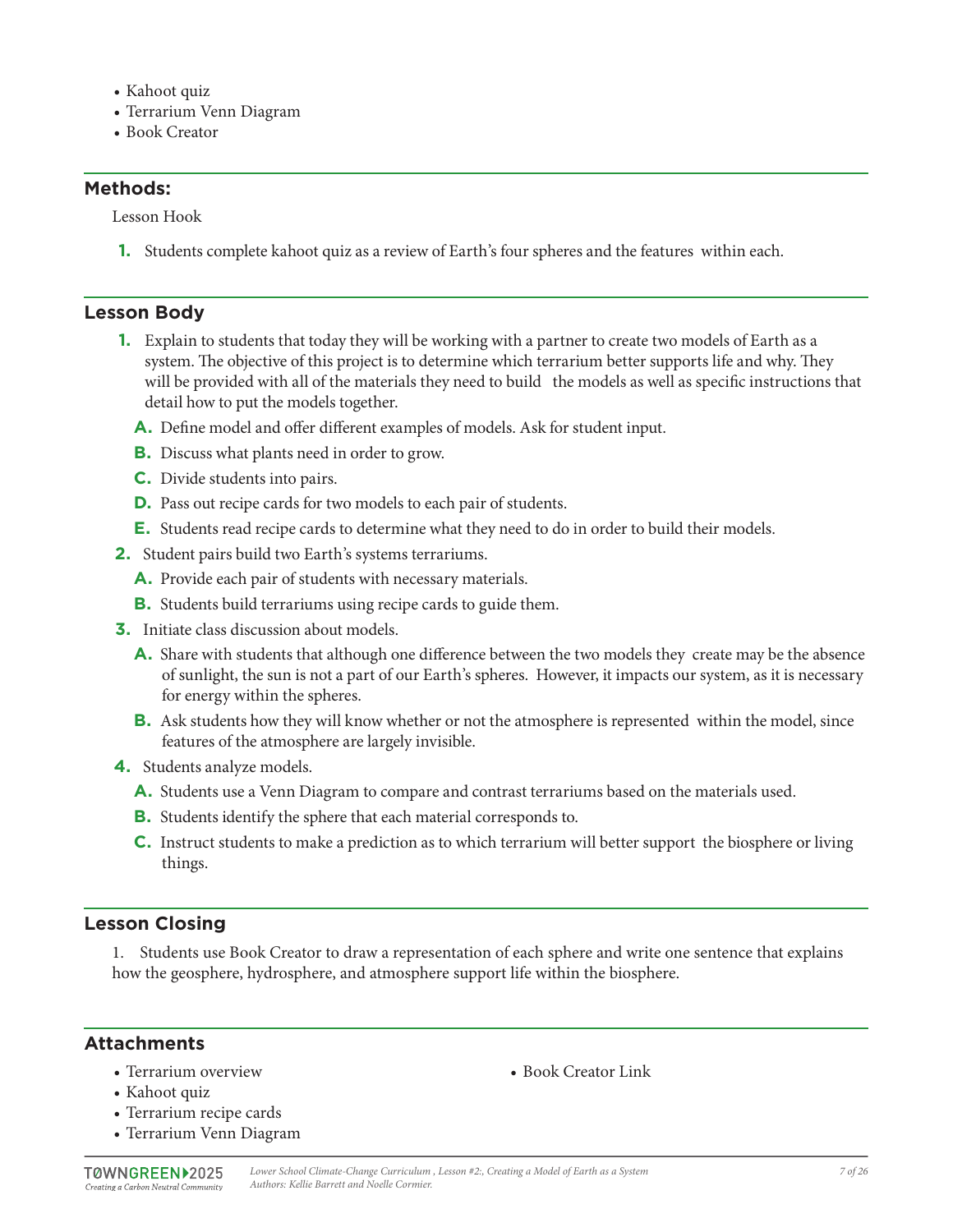## *Lesson #3:* The Water Cycle

## **Standard(s):**

**4-ESS2-1.** Make observations and/or measurements to provide evidence of the effects of weathering or the rate of erosion by water, ice, wind, or vegetation.

**4-ESS1-1.** Identify evidence from patterns in rock formations and fossils in rock layers to support an explanation for changes in a landscape over time.

#### **Lesson Objectives:**

Students will be able to:

- Describe the water cycle
- Explain how the water cycle involves interactions between Earth's spheres
- Discuss the effects of the water cycle on ecology and the environment

#### **Materials:**

- Cardboard tray for each pair of students (box cover works well)
- One sheet of 9X13" paper for each pair of students
- Yellow, blue, and red markers
- Spray bottle filled with water
- Chart paper
- Computer access

### **Essential Vocabulary:**

- Cycle
- Evaporation
- Condensation
- Precipitation
- Absorption

• Cling film • Mug

• Water

• Large rubber band

• Chart paper for teacher

• Plastic bowl (mixing-bowl size)

- Runoff • Minerals
- Watershed
- Pollution
- Sediment

**Chalenges**

| <b>Anticipated Challenges</b>                  | <b>Student Supports</b>                                                                                                                                                                                                            |
|------------------------------------------------|------------------------------------------------------------------------------------------------------------------------------------------------------------------------------------------------------------------------------------|
| Video contains content-specific<br>vocabulary. | Students organize vocabulary terms into a diagram with<br>pictorial representations and a word box.                                                                                                                                |
| Water-cycle video moves at a<br>brisk pace.    | Chunk videos into smaller pieces and insert questions to<br>allow students time to discuss content with peers and fill in a<br>diagram. Enable closed-captioning so that students can have<br>multiple means of accessing content. |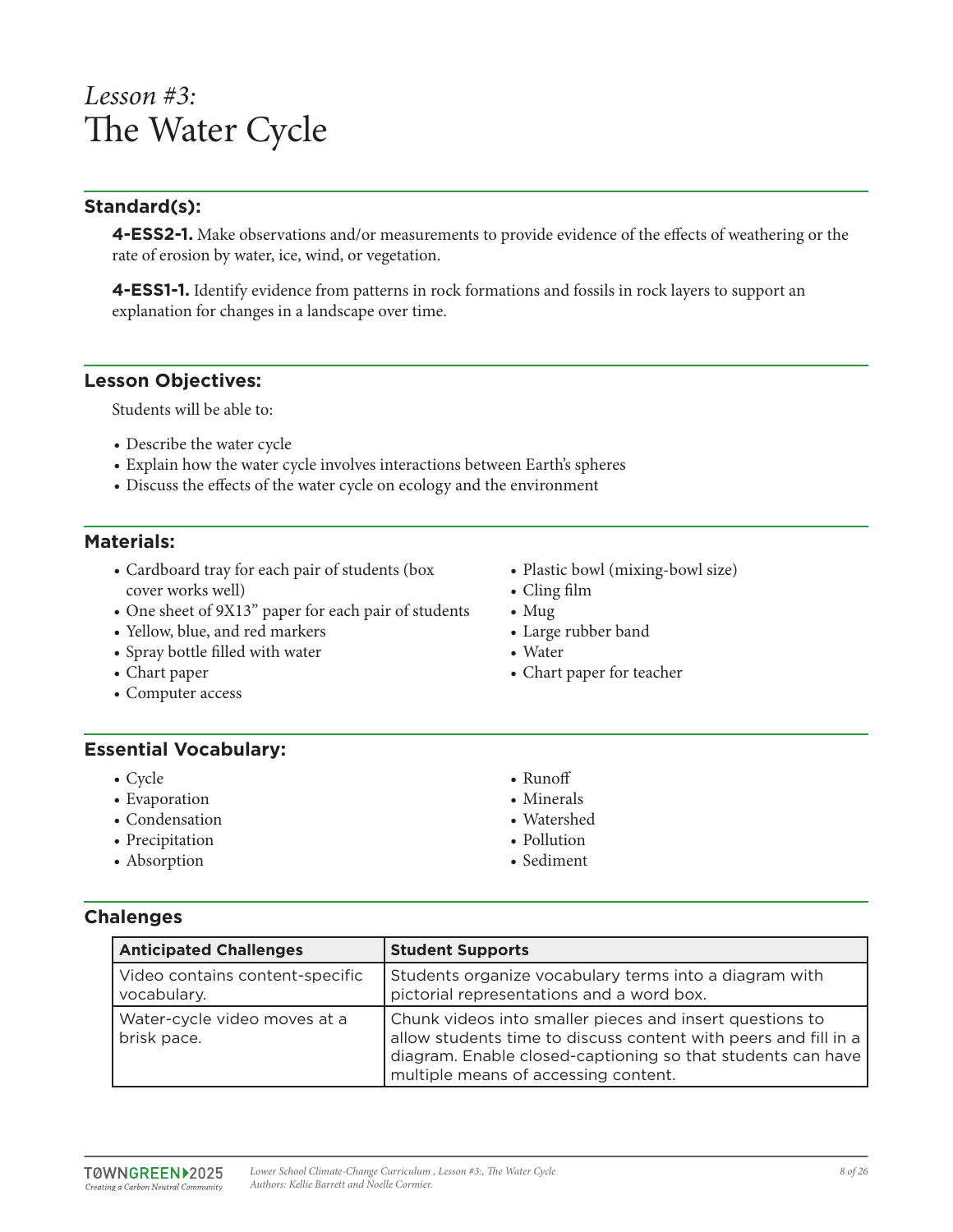| Not all parts of the water<br>cycle are visible or tangible, so<br>concepts may seem abstract to<br>students.                                             | Students observe a model of the water cycle to illustrate<br>what the steps of the cycle actually look like on a smaller<br>scale. |
|-----------------------------------------------------------------------------------------------------------------------------------------------------------|------------------------------------------------------------------------------------------------------------------------------------|
| Lack of background knowledge<br>and content-specific vocabulary<br>could make it difficult for<br>students to demonstrate an<br>understanding in writing. | Flipgrid video response enables students to rehearse their<br>response before recording and to demonstrate knowledge<br>orally.    |
| Assembly of mountains involves<br>the use of fine motor skills.                                                                                           | Students will be placed into heterogeneous groups to allow<br>for peer support.                                                    |

## **Evaluation/Assessment:**

(directly linked to the goals, i.e., Formative/Ongoing Assessment or Summative/End of Lesson Assessment)

- Water-cycle diagram
- Runoff experiment
- Flipgrid exit ticket

#### **Methods:**

*Before the start of the lesson, prepare model of water cycle.*

- **1.** Place mug in center of plastic bowl.
- **2.** Fill the bowl with hot water 2⁄3 of the way up the side of the mug, making sure no water falls into the mug.
- **3.** Cover the entire bowl with cling film, pulling it taut and extending down the side of the bowl.
- **4.** Stretch the rubber band around the bowl, sealing and holding the film directly against the bowl.

#### ■**Lesson Hook**

- **1.** 1. Define "cycle" and instruct student pairs to brainstorm cycles that they are familiar with.
	- **A.** a. Share out examples.
	- **B.** b. Explain that students will be exploring the water cycle and the interaction between spheres that it involves.

#### ■**Lesson Body**

- **1.** Tell students they will be watching a video about the water cycle. The video contains prompting questions throughout, so students should be prepared to discuss questions with their partners as they view the video.
- **2.** Show students the wate-cycle model and discuss students' predictions in response to these questions:
	- **A.** What do you think will happen when this bowl is placed in sunlight?
	- **B.** How will this model illustrate the water cycle?
- **3.** Place model outside in sunlight, explaining that students will revisit the model at the end of the lesson.
- **4.** Provide students with a diagram of the water cycle. Instruct them to work with a partner to use the terms in the word box to label the diagram. Review as a whole group.
- **5.** Explain to students that, now that they have a basic understanding of the water cycle, they will be conducting an experiment in order to develop an understanding of what happens to water after precipitation falls.
- **6.** Students conduct runoff experiment.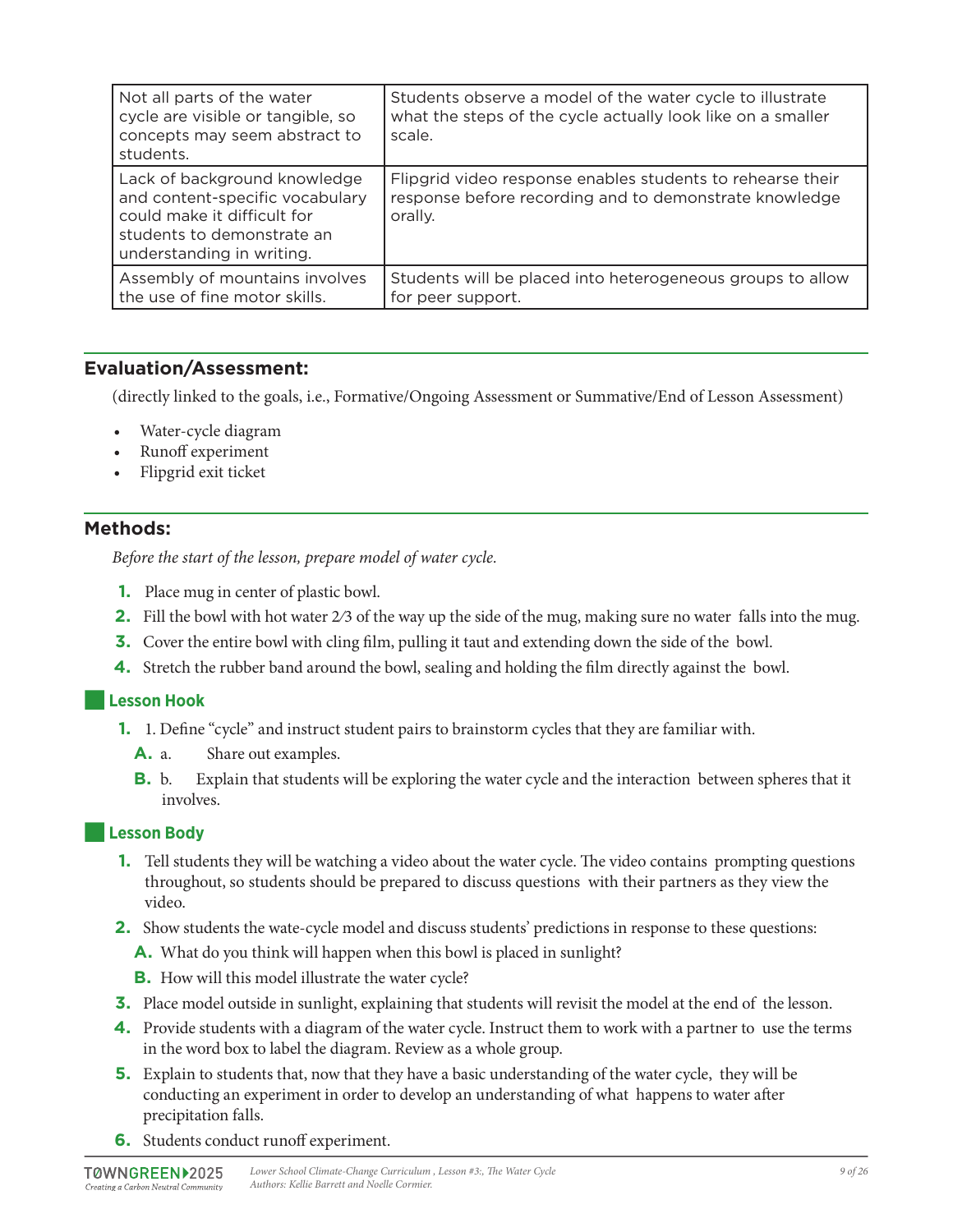- **7.** Debrief experiment in a whole-class discussion and chart responses
	- **A.** What happened to the watersheds after precipitation fell?
	- **B.** What are the differences between the watersheds?
	- **C.** What does this pollution mean for the environment as a whole?
	- **D.** Using your knowledge of the water cycle, how might polluted oceans affect all of Earth's spheres?
- **8.** Revisit the water-cycle model and have students work in pairs to create a Flipgrid video response to explain how the model replicates the water cycle in real life. Remind students that they should use their diagrams to support their responses.
- **9.** Students submit video response.
- **10.** Share out.

## **Attachments**

- **1.** Video link
- **2.** Water-cycle diagram
- **3.** Runoff experiment directions
- **4.** Flipgrid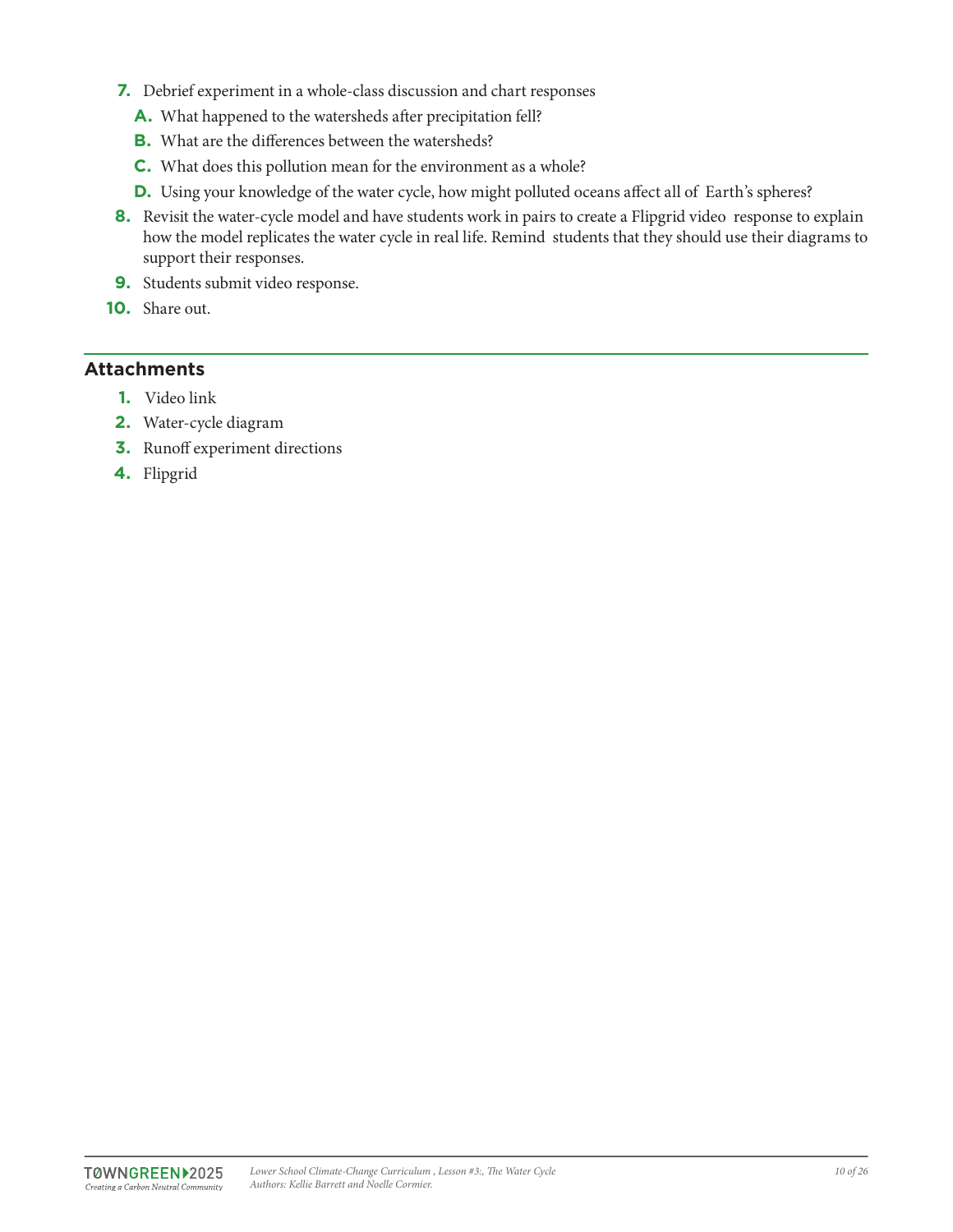## *Lesson #4:* Carbon—The Building Block of Life

https://www.calacademy.org/educators/lesson-plans/carbon-cycle-role-play

## **Standard(s):**

**4-ESS3-1.** Obtain and combine information to describe that energy and fuels are derived from natural resources and that their uses affect the environment..

**4-PS3-2.** Make observations to provide evidence that energy can be transferred from place to place by sound, light, heat, and electric currents.

#### **Lesson Objectives:**

Students will be able to:

- Explain that carbon comprises all living things and many non-living things on Earth.
- Identify the processes by which carbon cycles through the Earth
- Define carbon sink and carbon source
- $\bullet$  Identify a human activity contributing to the imbalance of CO<sub>2</sub> in atmosphere

## **Materials:**

- Coal
- Pencil
- Plant
- Seashell
- Carbonated water
- Cotton t-shirt
- Computer access
- Video one→ *https://www.youtube.com/ watch?v=WKRV8cM6-kk*
- Video two→ *https://archive.epa.gov/climatechange/ kids/flash/1-2-3/carboncycle.html*
- Carbon sink versus source T-Chart (one per student)
- Exit ticket (one per student)

## **Essential Vocabulary:**

| • Carbon           | • Combustion    |
|--------------------|-----------------|
| • Carbon dioxide   | • Dissolve      |
| • Carbon footprint | • Decomposition |
| • Transfer         | • Carbon sink   |
| • Photosynthesis   | • Carbon source |
| • Respiration      | • Fossil fuels  |

| <b>Anticipated Challenges</b>                                   | <b>Student Supports</b>                                                                                                                                                                                                                      |
|-----------------------------------------------------------------|----------------------------------------------------------------------------------------------------------------------------------------------------------------------------------------------------------------------------------------------|
| Students lack relevant<br>background knowledge<br>about carbon. | Carbon video helps students to gather ideas about what carbon<br>is and begin to develop a mental image of what it can look like.<br>Moreover, students can watch the video as many times as they<br>need to in order to understand content. |
| Videos contain content-<br>specific vocabulary.                 | Chunk videos into smaller pieces and insert questions to allow<br>students time to process and discuss content with peers. Enable<br>closed-captioning so that students can have multiple means of<br>accessing content.                     |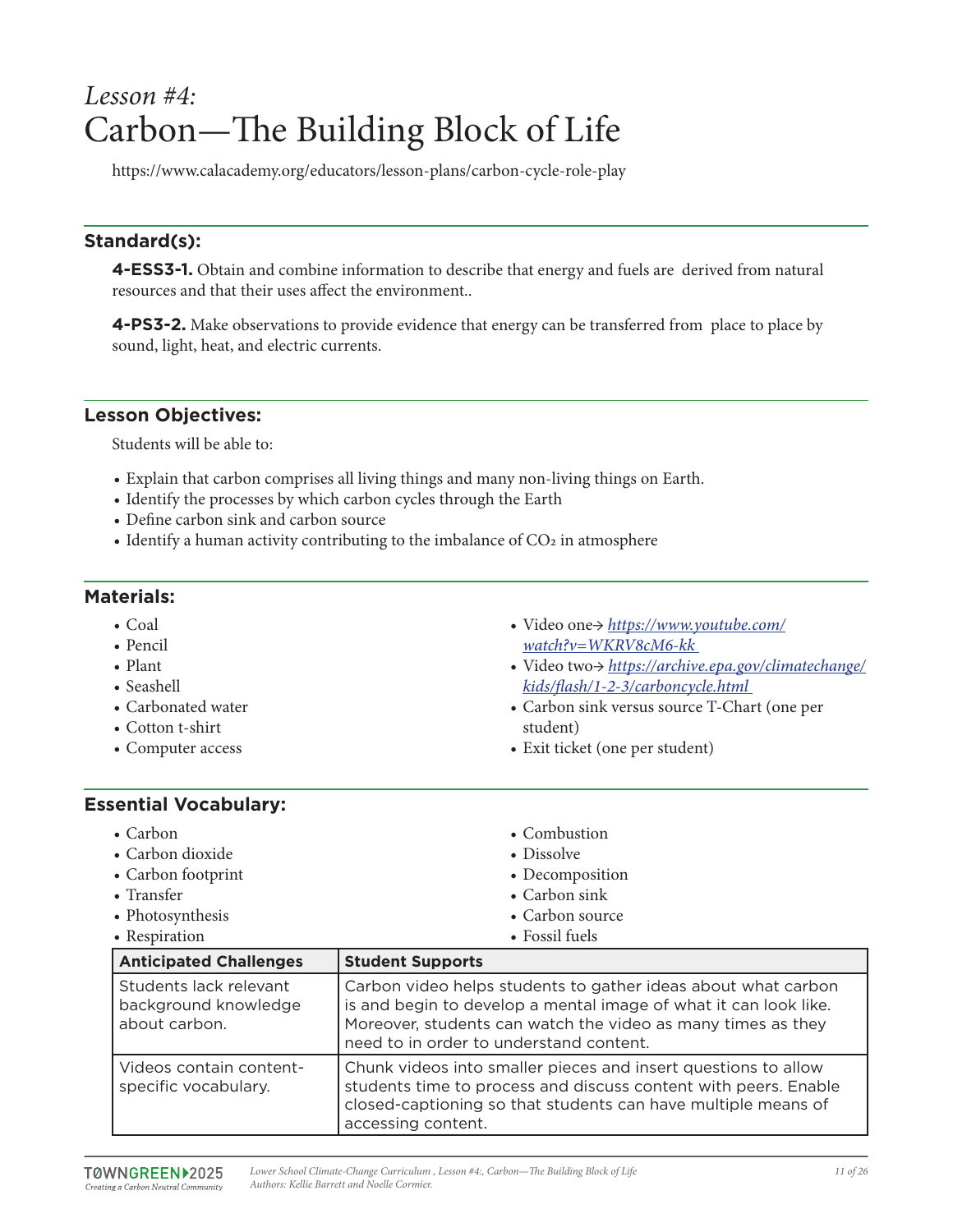## **Evaluation/Assessment: (directly linked to the goals, i.e., Formative/Ongoing Assessment or Summative/End-of-Lesson Assessment)**

- Carbon sink versus source t-chart
- Exit ticket

#### **Methods:**

#### ■ **Lesson Hook**

- **1.** Present the following items and ask students to record a prediction about one thing all of the items have in common.
	- **A.** Coal
	- **B.** Pencil
	- **C.** Plant
	- **D.** Seashell
	- **E.** Carbonated water
	- **F.** Cotton t-shirt
	- **G.** All of us

#### ■**Lesson Body**

- **2.** Tell students that they will be watching a video about carbon and the carbon cycle. The video will provide an overview of what carbon is and how it cycles through the Earth.
	- **A.** Students watch video.
	- **B.** What is one important takeaway?
- **3.** Initiate whole-group discussion.
	- **A.** How is the carbon cycle similar to the water cycle? How is it different?
	- **1.** Project visuals of both cycles on the board.
	- **2.** Review water cycle.
	- **3.** Discuss similarities and differences between the two cycles.
- **4.** Differentiate between carbon sink and carbon source.
	- **A.** Define carbon sink and carbon source.
	- **B.** Tell students they will watch another video about the carbon cycle, but this time the focus will be on identifying different carbon sinks and sources.
	- **C.** Students watch video and fill in T-chart with partner.
	- **D.** No text for item d. Delete?

## ■**Lesson Closing**

**5.** Exit Ticket: What is one human activity that is contributing to an imbalance of CO<sub>2</sub> in the atmosphere? Do you have any ideas for a potential solution?

## **Attachments**

- Carbon sink versus source t-chart
- Exit ticket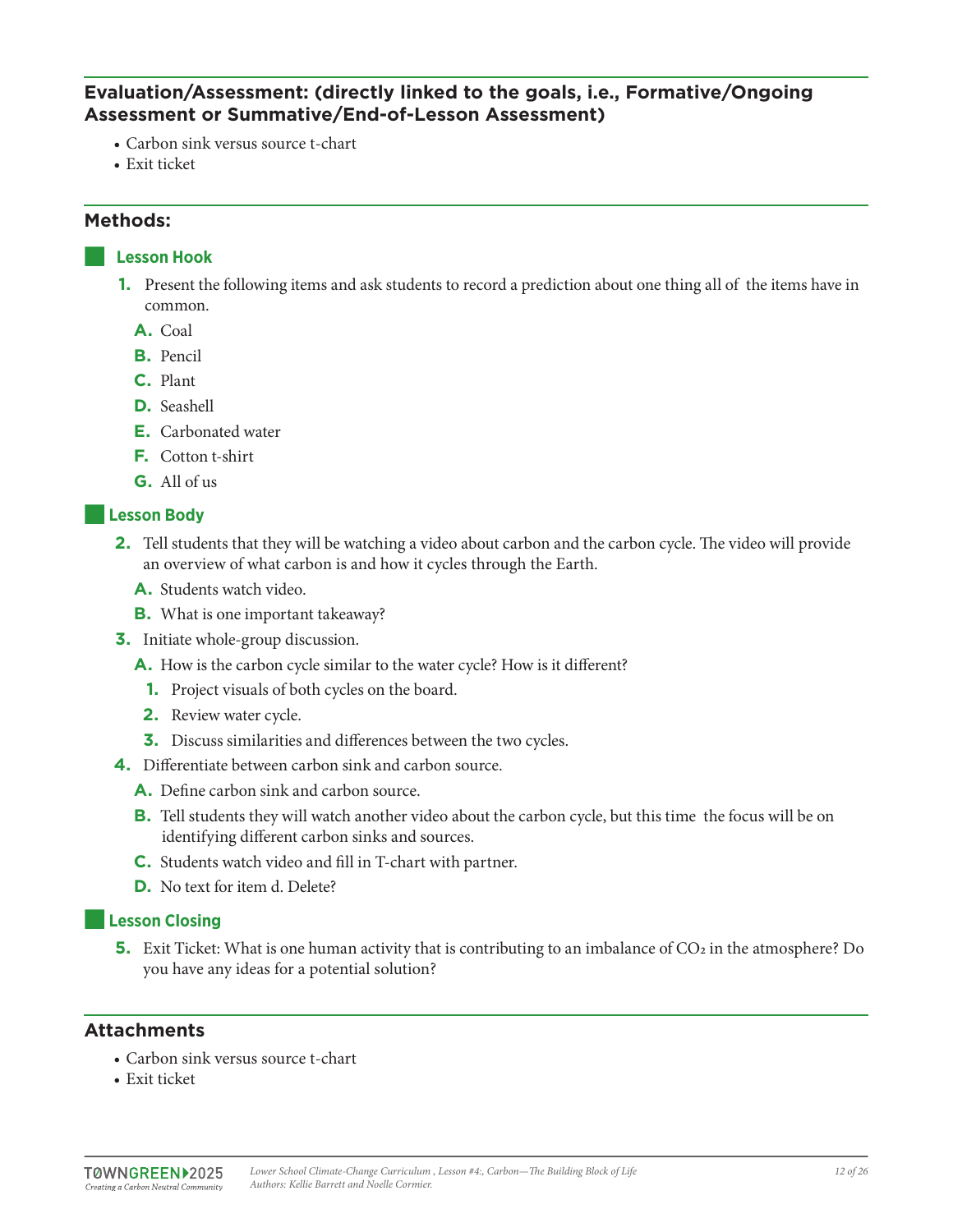## *Lesson #5:* The Carbon Cycle

## **Standard(s):**

**4-ESS3-1.** Obtain and combine information to describe how energy and fuels are derived from natural resources and how their uses affect the environment.

**4-PS3-2.** Make observations to provide evidence that energy can be transferred from place to place by sound, light, heat, and electric currents.

#### **Lesson Objectives:**

Students will be able to:

- Explain that there is a finite amount of carbon on Earth
- Model how carbon moves around in the environment, from one place to another
- Identify how humans influence the carbon cycle

#### **Materials:**

- Seven dice
- Seven station signs
- Seven movement directions
- Data-recording sheets
- Three gallon buckets
- Duct tape/electrical tape
- Two solo cups
- One dixie cup

• Combustion • Decomposition • Dissolve

- Hose
- Large graph paper (chart size)

#### **Essential Vocabulary:**

- Greenhouse gas
- Emissions
- Respiration
- Photosynthesis

| <b>Anticipated Challenges</b>                                               | <b>Student Supports</b>                                                                                                                 |
|-----------------------------------------------------------------------------|-----------------------------------------------------------------------------------------------------------------------------------------|
| The carbon cycle is not tangible or                                         | The carbon cycle role-playing activity illustrates the                                                                                  |
| visible, so concepts may seem abstract                                      | cycle so students can see what the cycling of carbon                                                                                    |
| to students.                                                                | actually looks like.                                                                                                                    |
| The carbon cycle is a complex process<br>that moves in multiple directions. | As students role-play, they trace their paths through<br>the cycle, so they can see many of the different ways<br>that carbon can move. |
| The carbon cycle role-play requires                                         | Discuss vocabulary before beginning the activity.                                                                                       |
| students to read directions that involve                                    | Directions include pictorial representations to aid with                                                                                |
| content-specific vocabulary.                                                | comprehension.                                                                                                                          |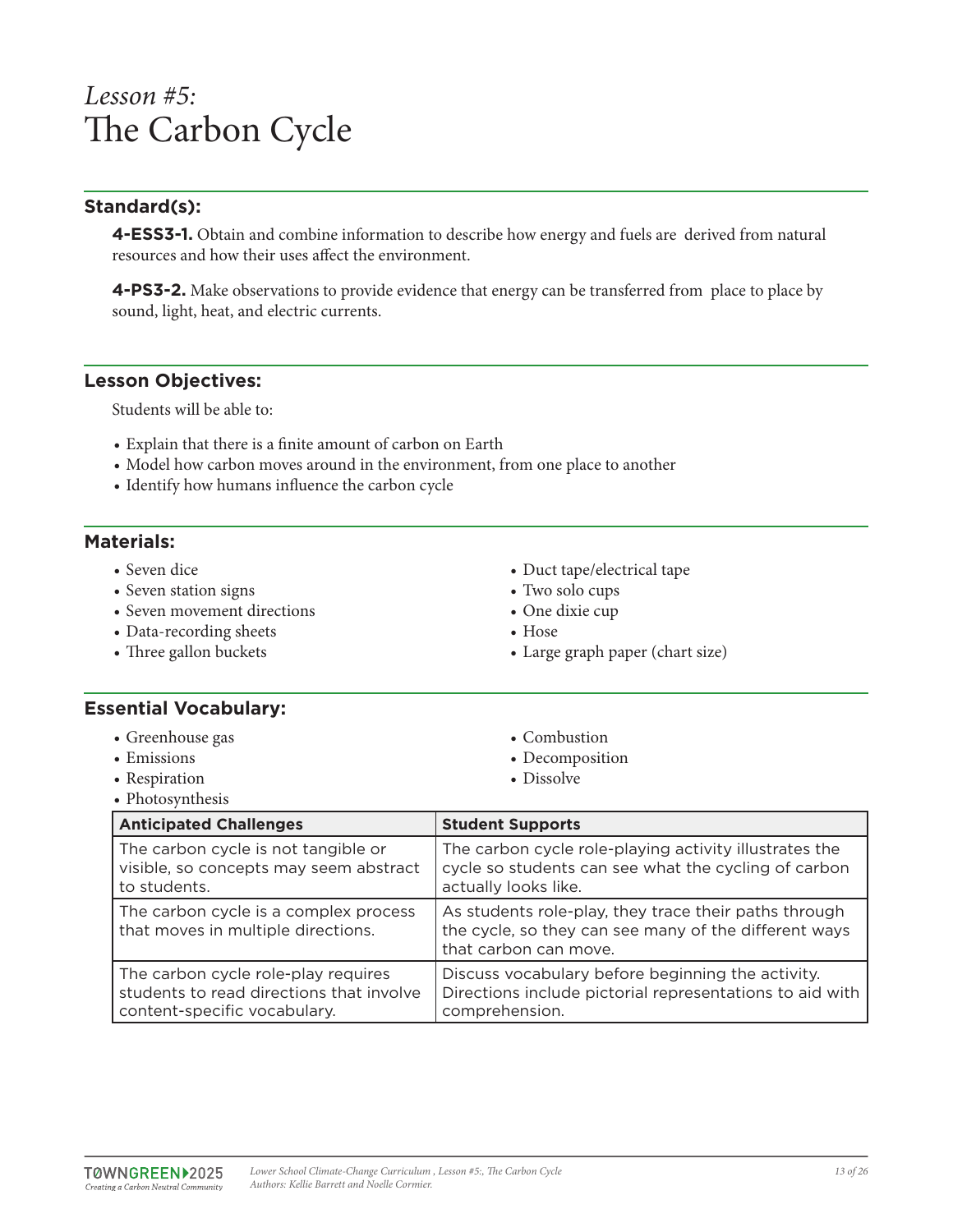## **Evaluation/Assessment:**

(directly linked to the goals, i.e., Formative/Ongoing Assessment or Summative/End of Lesson Assessment)

- Role play
- Video question discussion
- Exit ticket

#### **Methods:**

#### ■ **Lesson Hook:**

- **1.** Water activity
	- **A.** \*\*Before lesson, prepare activity materials.
	- **B.** Divide class into two even teams.
	- **C.** Explain that students are going to be partaking in a relay race.
	- **D.** Team A's objective is to fill the group bucket above the marked line within the given amount of time.
	- **E.** Team B's objective is to keep the water below the marked line within the given amount of time.
	- **F.** Each team should form a line. The person in the front of the line begins the relay, and the next person may carry on only once the first person has handed off the cup. Remind students that Team A should be scooping water out of their team bucket and pouring it into the group bucket. Team B should be scooping water out of the group bucket and pouring it into their team bucket.
	- **G.** Round one→ provide Teams A and B with the same size cup.
	- **H.** Round two→ provide Team A with a larger cup than Team B.
	- **1.** Debrief activity. What happened when Team A was given a larger cup than Team B? What did Team B need to do to keep the water line below the marked line?

#### **Lesson Body**

- **1.** Review concepts from previous lesson
	- **A.** What is carbon?
	- **B.** What are some examples of carbon sinks? What are some examples of carbon sources?
- **2.** Provide overview of role-playing activity.
	- **A.** Tell students that they are going to be carbon atoms moving through the carbon cycle.
	- **B.** Categorize the places carbon can be found into these stations: Atmosphere, Plants, Animals, Soil, Ocean, Deep Ocean, and Fossil Fuels. Point out the areas of the room that are labeled with each station and contain the directions for movement from that station.
	- **C.** Assign students to each station randomly and evenly. Have students identify the different places carbon could go from that given station. Discuss the processes that allow for the transfer of carbon between stations.
- **3.** Role-play
	- **A.** Students should make a line and roll the die individually to follow the directions for movement from (or retention at) each station. Remind them that they are representing atoms of carbon moving through the carbon cycle and that they should record their movements on the data sheet.
	- **B.** Students will realize the routine movements (or non-movements) in the carbon cycle.
	- **C.** Once the carbon atoms (students) have had a chance to roll the die ten times, have each student create a bar graph using the data they collected. The bar graph should represent the number of times the carbon atom (student) was at each station.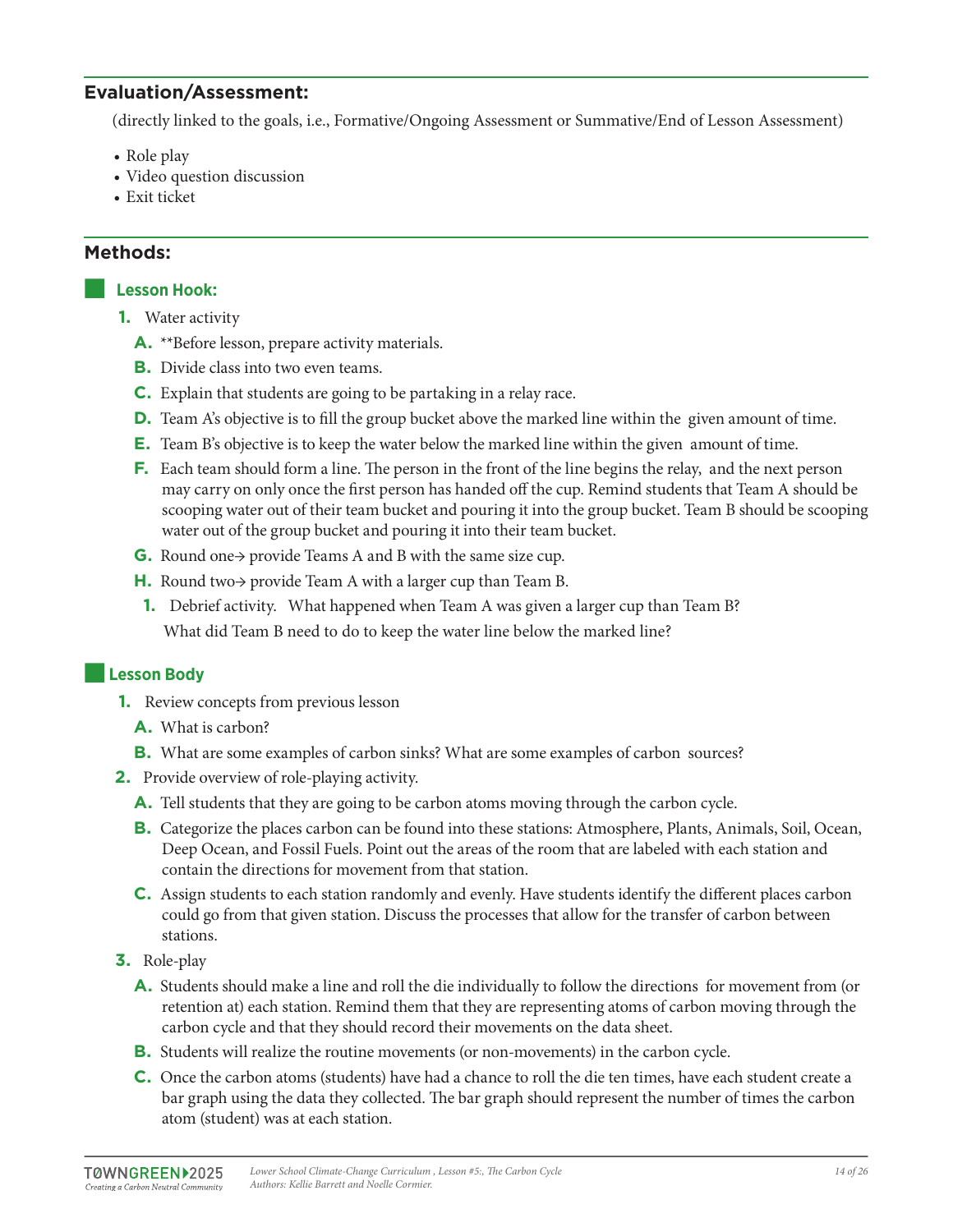- **D.** Using graph paper, create a large bar graph recording the number of carbon atoms (students) at each station.
- **4.** Debrief activity, being sure to highlight human influence in terms of increased CO<sub>2</sub> in the atmosphere.
	- **A.** Explain that students role-played the natural carbon cycle; however, human activities are influencing the cycle.
	- **B.** Pose the following scenarios and ask students to turn and talk about how these would influence the cycle:
	- **1.** Family uses gas to fuel car.
	- **2.** Family uses oil to heat house.
	- **3.** Farmer burns trees to make room for planting.
	- **4.** Rancher cuts down trees to make room for animals.
	- **5.** Family orders packages from far away online and has them shipped to their doorstep.
- **5.** Watch Video→ https://archive.epa.gov/climatechange/kids/flash/1-2-3/carboncycle.html; start at 2:05 and stop at 2:47.
	- **A.** Ask students how human influence on the carbon cycle connects to the water activity at the start of the lesson.
- **6.** Exit Ticket: Students complete fill-in-the-blank carbon cycle paragraph .

## **Attachments**

- Role-play station directions and role-play recording sheet
- Video link
- Exit ticket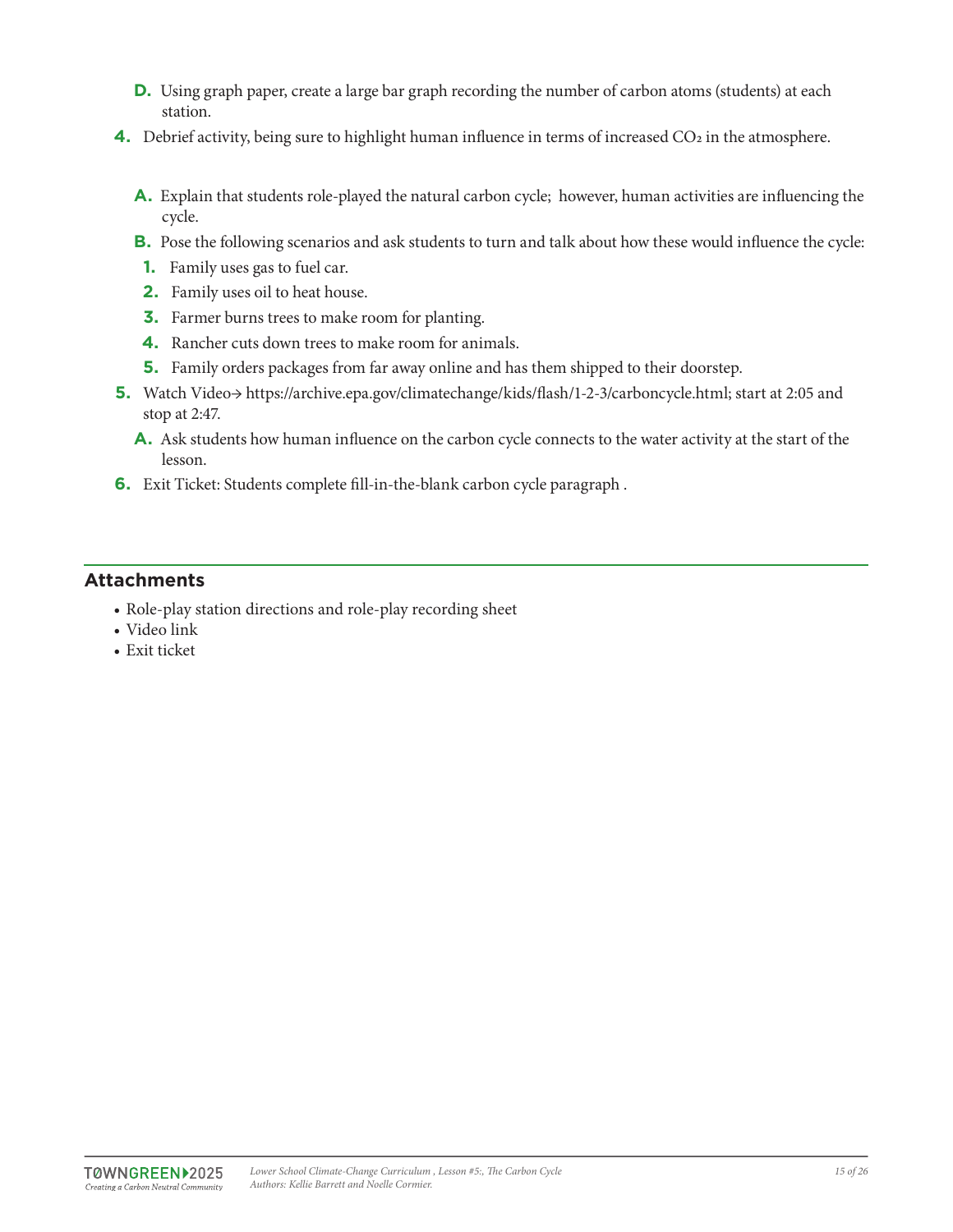## *Lesson #6:* Food Webs

## **Standard(s):**

**4-PS3-2.** Make observations to provide evidence that energy can be transferred from place to place by sound, light, heat, and electric currents.

#### **Lesson Objectives:**

Students will be able to:

- Build a marine food web that accurately represents the transfer of energy in the ocean
- Identify the human impact on marine food webs

#### **Materials:**

• Computer access for each student

• Online article

- Article vocabulary list
- Food web tag cards

#### **Essential Vocabulary**

- Energy
- Ecosystem
- Food chain
- Food web
- Trophic level
- Phytoplankton
- Zooplankton
- Herbivore
- Carnivore
- Predator
- Prey
- Decomposer
- Producer

## **Chalenges**

| <b>Anticipated Challenges</b>                                      | <b>Student Supports</b>                                                                                                                                                                                                                                                                                                                          |
|--------------------------------------------------------------------|--------------------------------------------------------------------------------------------------------------------------------------------------------------------------------------------------------------------------------------------------------------------------------------------------------------------------------------------------|
| Article contains a large amount<br>of content-specific vocabulary. | Students will read the article online so that they can utilize<br>the text-to-speech feature to enable deeper comprehension.<br>Furthermore, students will be provided with a vocabulary list<br>that includes definitions and pictorial representations before<br>reading so that content-specific words do not inhibit their<br>comprehension. |

## **Evaluation/Assessment:**

(directly linked to the goals, i.e., Formative/Ongoing Assessment or Summative/End of Lesson Assessment)

- Reading annotations
- Food web tag
- Food web tag discussion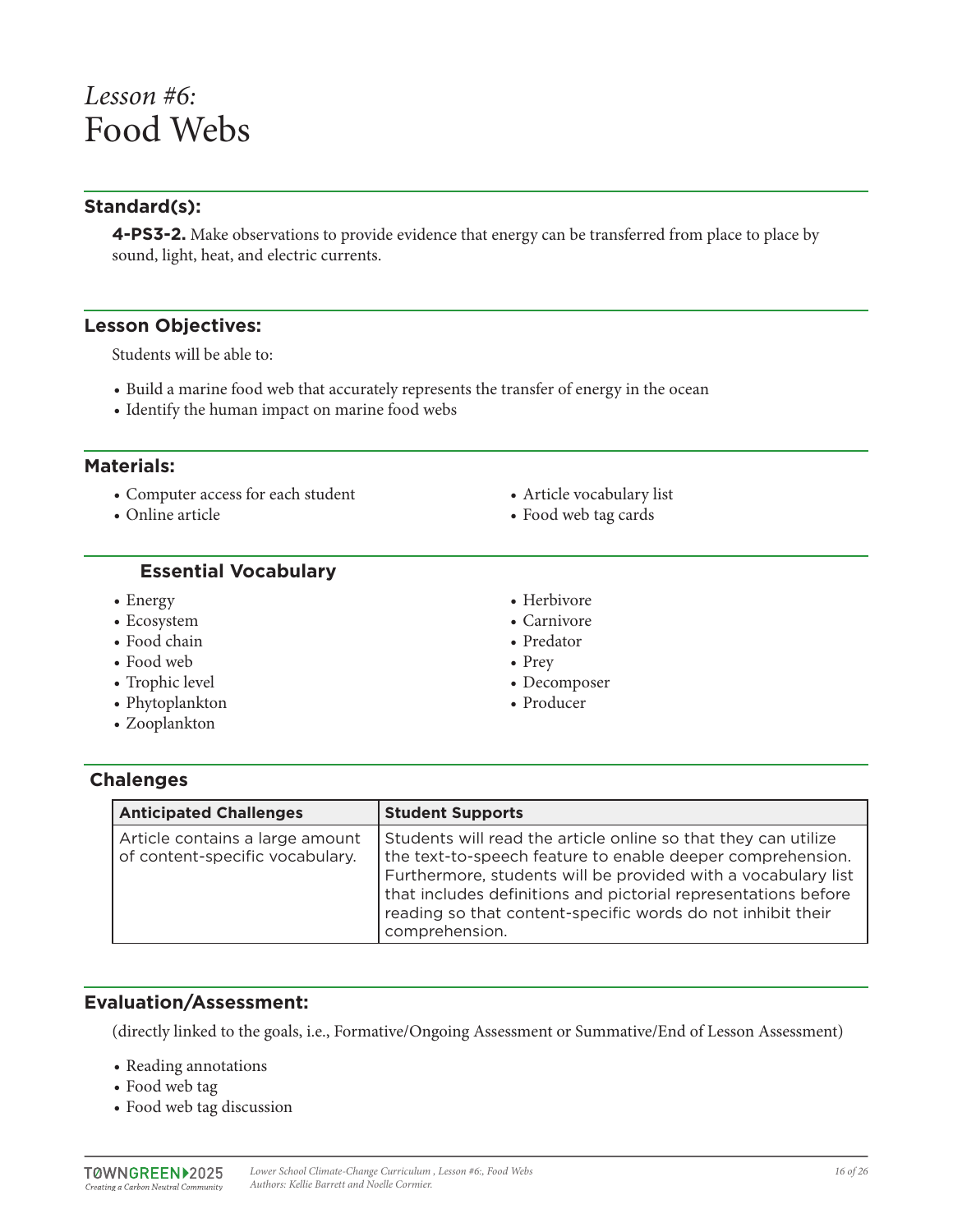#### **Lesson Hook**

**1.** Review vocabulary list with students

#### ■**Lesson Body**

- **2.** Students read and annotate article
	- **A.** Debrief article and illustrate food web on chart paper, labeling where parts of food web live and critical roles of each trophic level.
- **3.** Food web tag
	- **A.** Explain to students that they will be playing a game of tag that models an aquatic food web.
	- **B.** Provide an overview of roles:
	- **1.** Teacher→ human (apex predator)
	- **2.** Two students→ pollution and overfishing
	- **3.** Three students→ sharks
	- **4.** Remainder of class→ sardine, snapper, or squid
	- **C.** Explain rules of the game
	- **1.** Each of the students assigned to roles will be provided with life cards. When you run out of life cards, you're out of the game.
	- **2.** The teacher is the apex predator; therefore the teacher can take a life card from any of the roles, including pollution and overfishing.
	- **3.** Pollution and overfishing are given only one life card. These individuals may take life cards from sharks as well as sardines, snappers, or squid.
	- **4.** Sharks are given two life cards. Sharks may take life cards from sardines, snappers, and squid.
	- **5.** Sardines, snappers, and squid are given three life cards. Their responsibility is to collect the food cards that will be scattered around.

#### **Lesson Closing**

**4.** Debrief tag, being sure to discuss human impact on marine food web and transfer of

energy .

- **A.** What happened?
- **B.** How did human activities (pollution and overfishing) impact the food web overall?
- **C.** What would happen in a real food web if an entire trophic level was lost?

## **Attachments**

- Article vocabulary list
- Article link
- Food web tag cards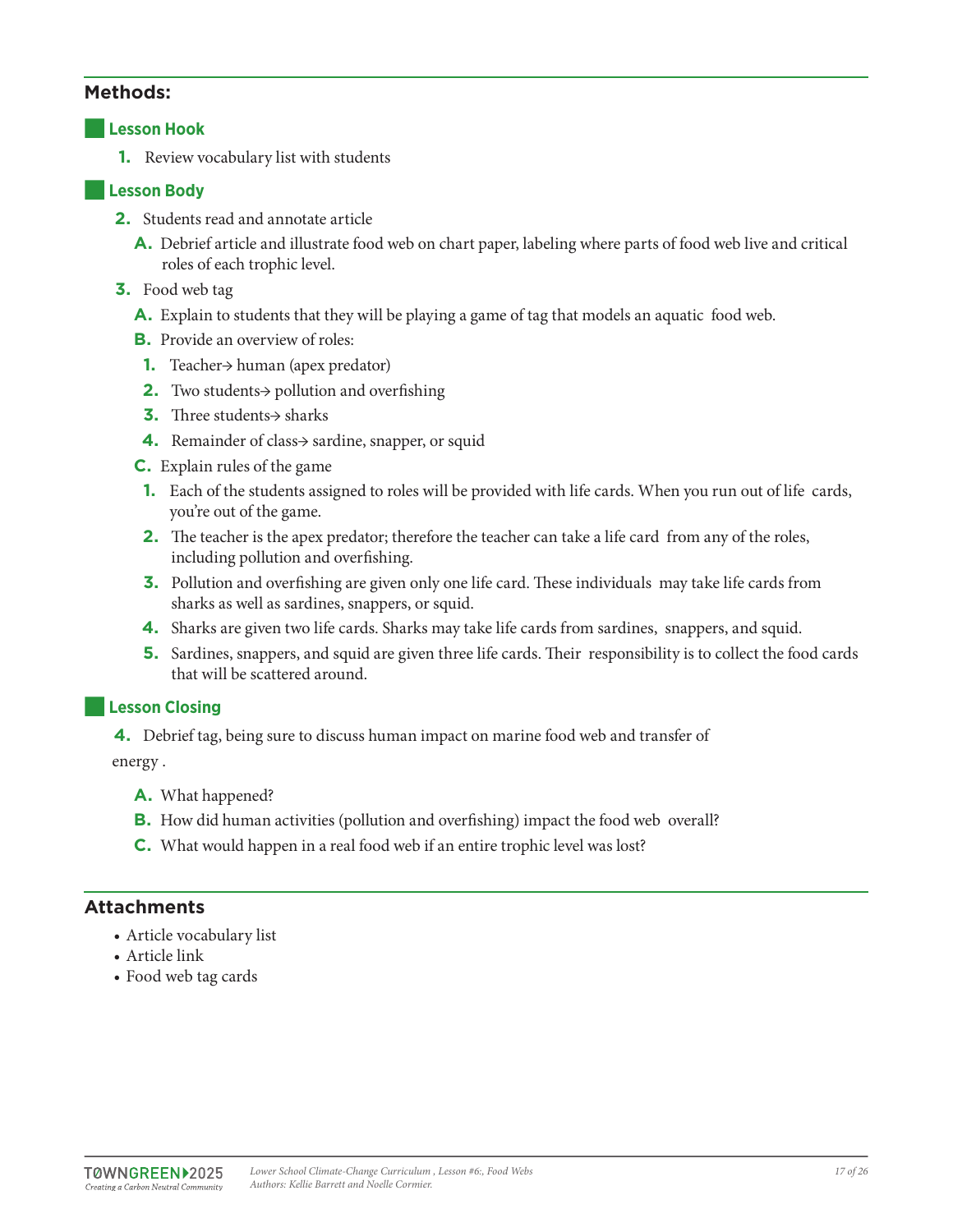## *Lesson #7:* Creating a Healthy Aquatic Environment

## **Standard(s):**

**4-LS1-1.** Construct an argument that plants and animals have internal and external structures that function to support survival, growth, behavior, and reproduction.

#### **Lesson Objectives:**

Students will be able to:

- Identify necessary features within a healthy aquatic environment
- Explain the role that such features play in maintaining a healthy aquatic environment
- Explain that the survival of a single species is dependent upon the health of the entire food chain

#### **Materials:**

- Computer access
- One 20-to-30-gallon tank
- Large plastic bucket
- Heater
- Floating thermometer
- Undergravel filter the size of the tank
- Plastic air tubing
- Medium-sized gravel
- Clean rocks
- Tropical fish food
- Plastic screen
- (large enough to cover the top of the tank)
- Air valve
- Air pump
- Plant grow light
- Log book or chart
- Two guppies or swordtails
- Three or four rooted water plants
- Test kits for nitrates, pH, dissolved oxygen
- Air lift columns

## **Essential Vocabulary:**

- Misconception
- Substrate
- Salinity

## **Chalenges**

| <b>Anticipated Challenges</b> | <b>Student Supports</b>                                                               |
|-------------------------------|---------------------------------------------------------------------------------------|
| Cost and upkeep.              | Creating a freshwater system instead of a saltwater marine<br>tank is less expensive. |

## **Evaluation/Assessment:**

- Quiz
- Aquarium sketch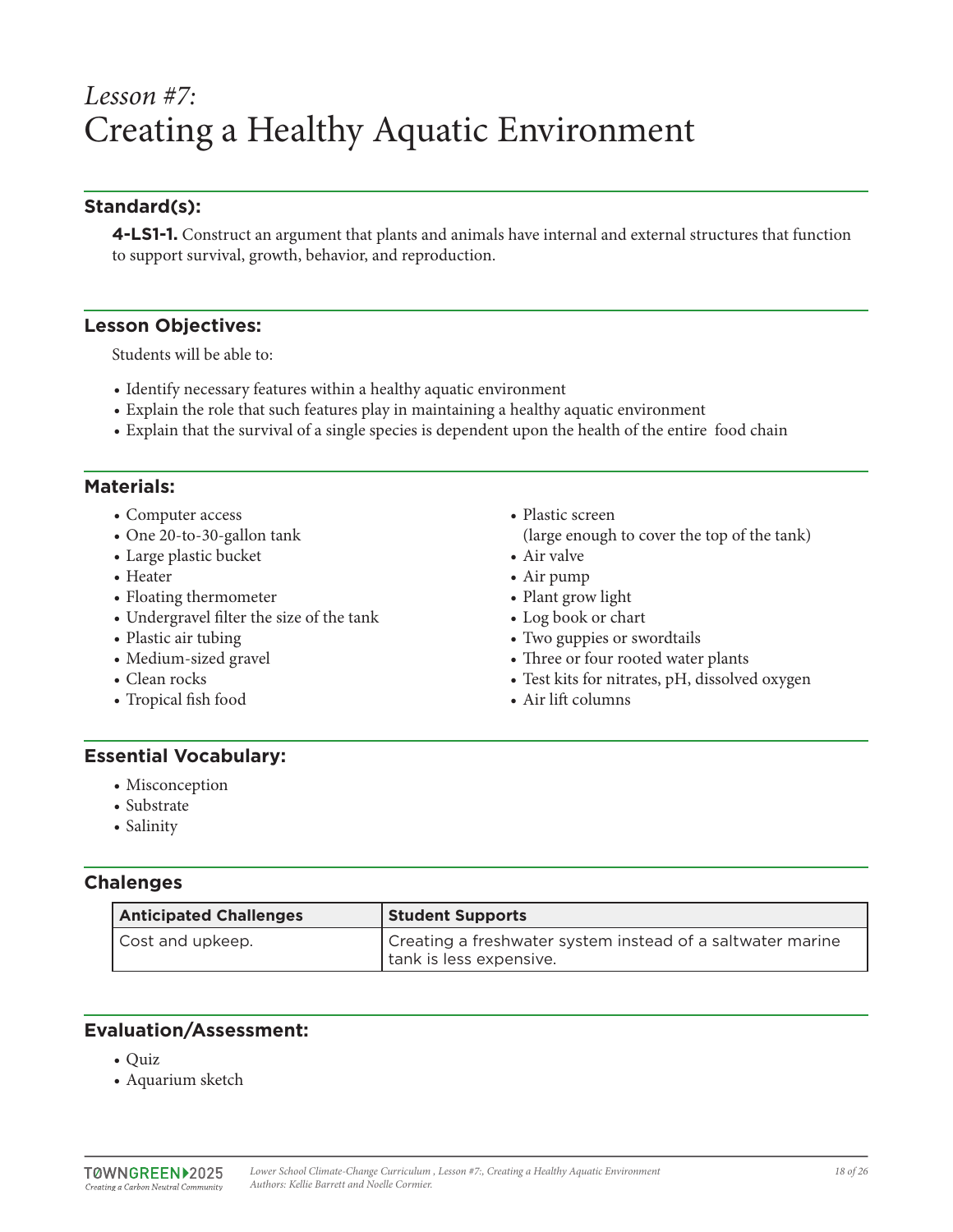#### ■**Hook**

- **1.** Students answer true/false quiz.
- **2.** Watch video and discuss misconceptions connected to quiz

### ■**Lesson**

- **1.** Discuss what will need to be in the marine tank and the role features play in a healthy ecosystem
	- **A.** Light source
	- **B.** Substrate
	- **C.** Plants
	- **D.** Fish
	- **E.** Fresh water
- **2.** Partnered, students will design a freshwater habitat on paper that includes the features necessary to maintain a healthy ecosystem.
- **3.** Create the aquarium with your students.
	- **A.** Rinse the tank with warm water and non-iodized salt. (Do not use soap of any kind because it will kill the fish.)
	- **B.** Choose a location for the tank that is away from heat and not in direct sunlight, and that has an electrical outlet close by.
	- **C.** Put the undergravel filter into the tank and the airlift columns.
	- **D.** Put the gravel in the plastic bucket and rinse it with water. Pour off the water and carefully spread the gravel over the undergravel filter, making it about one inch deep. If you have some gravel from an established aquarium, it would be a good idea to add about one cup of the gravel to the aquarium you are setting up.
	- **E.** Gently add the water so as to not make a hole in the gravel. (It needs to be water that has been open to the air for at least twenty-four hours.) Fill the tank about half full.
	- **F.** Add the clean rocks.
	- **G.** Connect the plastic air tubing to the airlift columns and air pump, then plug the pump in.
	- **H.** Add water until the top of the airlift column is covered, and adjust so that there is an even air flow.
	- **I.** Now it is time to put in the heater and floating thermometer. (If you are using freshwater tropical fish, they will need to have a temperature of 76 degrees, or if you are using temperate freshwater fish, they will need to have a temperature of 65 degrees.
	- **J.** Allow the aquarium to sit for a day while you monitor the temperature from time to time and adjust the heater if needed.
	- **K.** Allow the tank to sit with the air pump running for at least twenty-four hours to be sure the water is clean and clear.
	- **L.** When the temperature is at the required level, add three to four guppies or swordtails, two crayfish, and three to four snails.
	- **M.** After two weeks, check the nitrate level, then drain off about one-third of the water and add water that has aged in the bucket for at least two days. You can also add some more fish or animals to the aquarium.
	- **N.** Wait two more weeks, then add some plants (such as Anacharis) and some more fish and animals such as algae-eaters. At this point, the amount of water changed weekly should be reduced to about one-fourth of the total amount in the tank.
	- **O.** Remember to feed the fish daily with just a small amount of food (about what they will consume in five minutes) and remove any dead or dying organisms.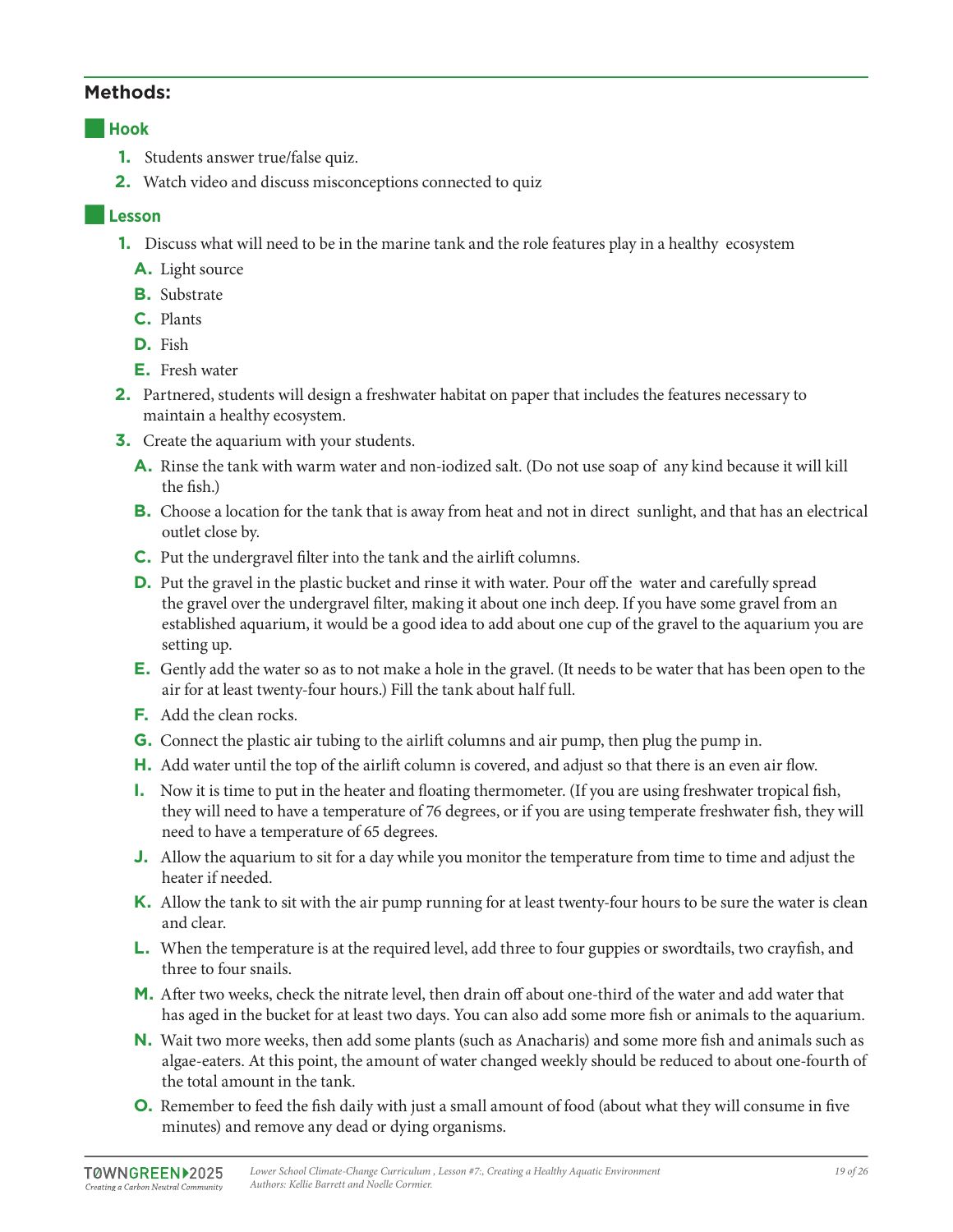- **P.** Check the temperature daily and record it in the log book or on the chart. You will need to log the time of feeding, temperature, and any changes that are observed.
- **Q.** It is a good idea to measure and record the data from the test kits before changing the water change each week.

## **Lesson Closing**

- **1.** Turn and talk:
	- **A.** How does the ocean support marine life?
	- **B.** How does the system maintain balance?
	- **C.** How does the balance of the sytem impact marine life?

## **Attachments:**

- True/false quiz
- Video link
- Fish tank resource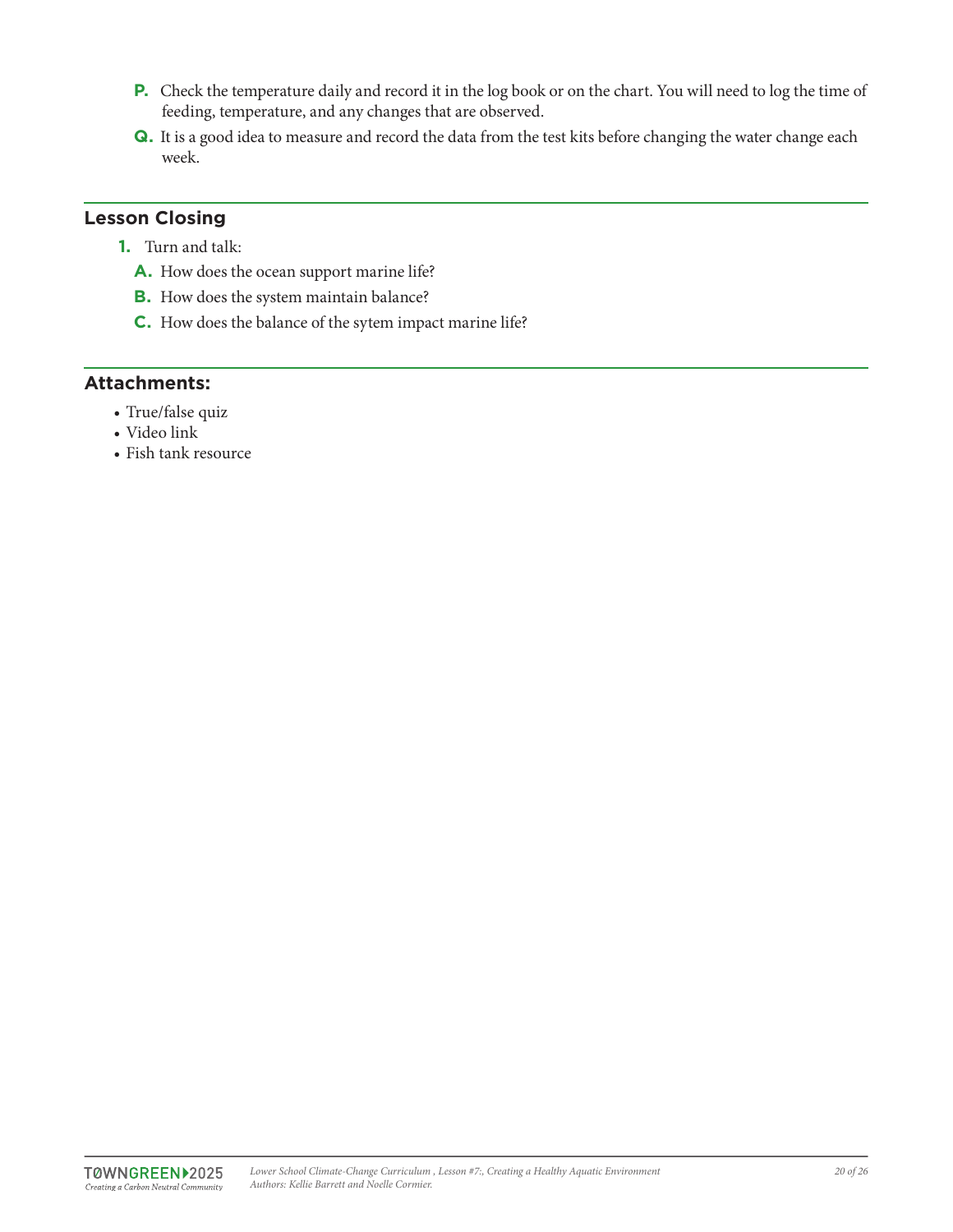## *Lesson #8:* Effects of Ocean Acidification Part One

## **Standard(s):**

**4-LS1-1.** Construct an argument that plants and animals have internal and external structures that function to support survival, growth, behavior, and reproduction.

#### **Lesson Objectives:**

Students will be able to:

- Identify the pH scale as a measure of acidity
- Identify tools used to measure acidity

#### **Materials:**

- Milk
- Cherries
- Water
- Lemon juice
- Dish soap

#### **Essential Vocabulary:**

- pH
- Acid
- Base
- Vinegar
- Litmus strips
- Litmus drops
- pH scale graphic organizer
- 
- Litmus paper

• Neutral

#### **Chalenges**

| <b>Anticipated Challenges</b>  | <b>Student Supports</b>                                    |
|--------------------------------|------------------------------------------------------------|
| Students lack background       | Students are given the opportunity to measure the pH of    |
| knowledge related to pH scale. | everyday items, helping to make the content less abstract. |

## **Evaluation/Assessment:**

(directly linked to the goals, i.e., Formative/Ongoing Assessment or Summative/End of Lesson Assessment)

• pH sorting activity

## **Methods:**

#### ■**Lesson Hook**

**1.** Students watch video about acids and bases.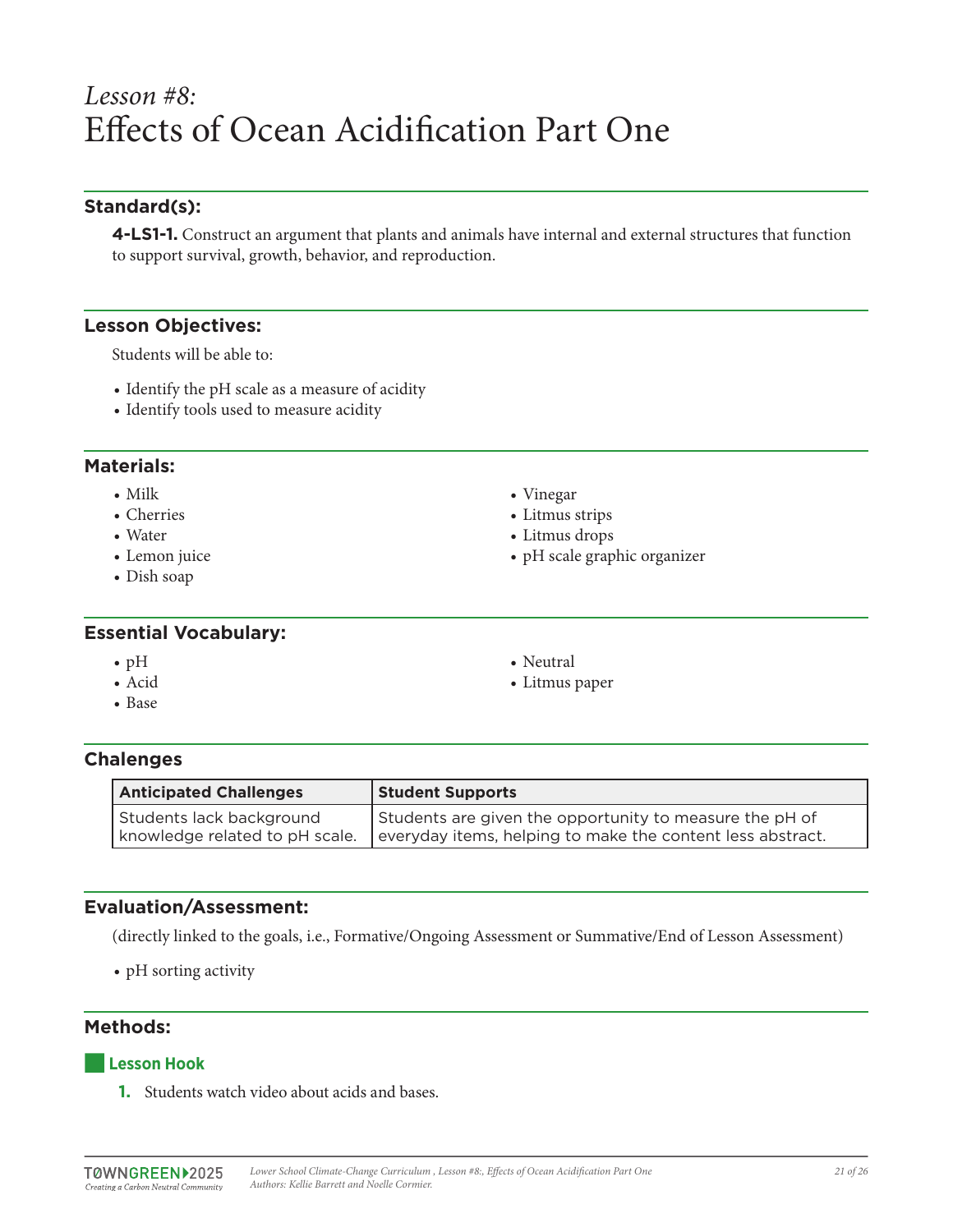#### ■**Lesson Body**

- **1.** pH scale sorting activity
	- **A.** Divide students into small groups.
	- **B.** Provide each group with the following materials:
	- **1.** Milk
	- **2.** Cherries
	- **3.** Distilled Water
	- **4.** Carbonated water
	- **5.** Lemon juice
	- **6.** Dish soap
	- **7.** Vinegar
	- **8.** Litmus strips
	- **C.** Instruct students to make a prediction about which solution will be the most acidic and which will be the most basic.
	- **D.** Students test acidity of solutions using litmus paper and sort items in pH scale graphic organizer, from most acidic to most basic.
	- **E.** Students discuss whether or not their predictions were correct.

#### ■**Lesson Closing**

**1.** Group debrief: What are some of the differences between more acidic solutions versus more basic solutions?

### **Attachments:**

- Video link
- pH scale graphic organizer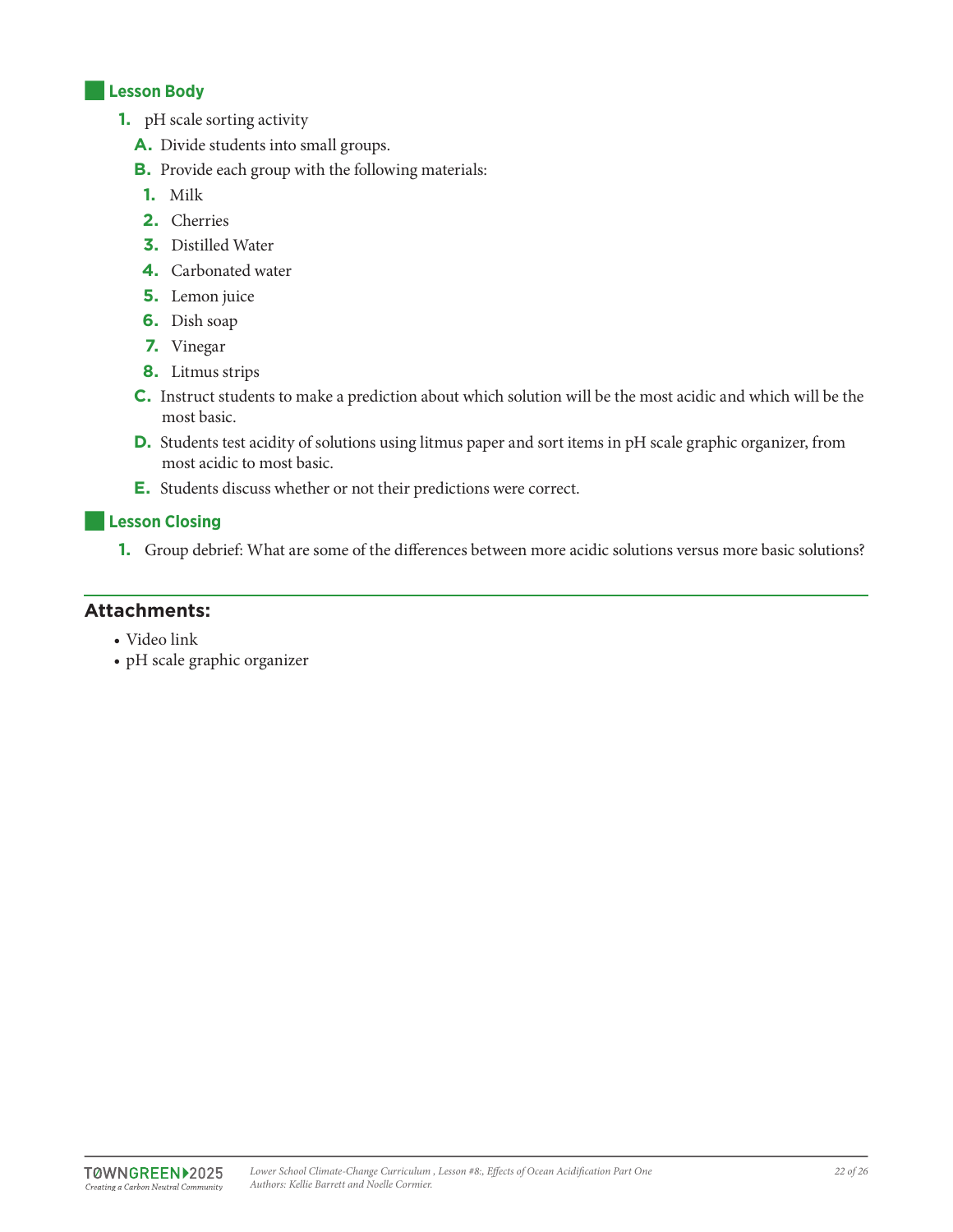## *Lesson #9:* Effects of Ocean Acidification Part Two

## **Standard(s):**

**4-LS1-1.** Construct an argument that plants and animals have internal and external structures that function to support survival, growth, behavior, and reproduction.

#### **Lesson Objectives:**

Students will be able to:

- Explain that increased  $CO<sub>2</sub>$  in the atmosphere leads to a more acidic ocean
- Explain that CO<sub>2</sub> in theocean impacts shell-building animals' ability to build shells.
- Describe the effects that acidification has on marine food webs

#### **Materials:**

- Computer access
- Science notebook

#### **Essential Vocabulary:**

- Carbonate ions
- Hydrogen ions
- Mollusks

#### **Chalenges**

| <b>Anticipated Challenges</b>                                           | <b>Student Supports</b>                                                              |
|-------------------------------------------------------------------------|--------------------------------------------------------------------------------------|
| upon adult support and technology.   ample time to complete assignment. | Homework assignment is dependent   Student should be given ample advanced notice and |

#### **Evaluation/Assessment:**

(directly linked to the goals, i.e., Formative/Ongoing Assessment or Summative/End of Lesson Assessment)

- Chalk experiment prediction/description sheet
- Prediction about ocean acidification
- Video notes
- Reexamine shells in vinegar
- Exit ticket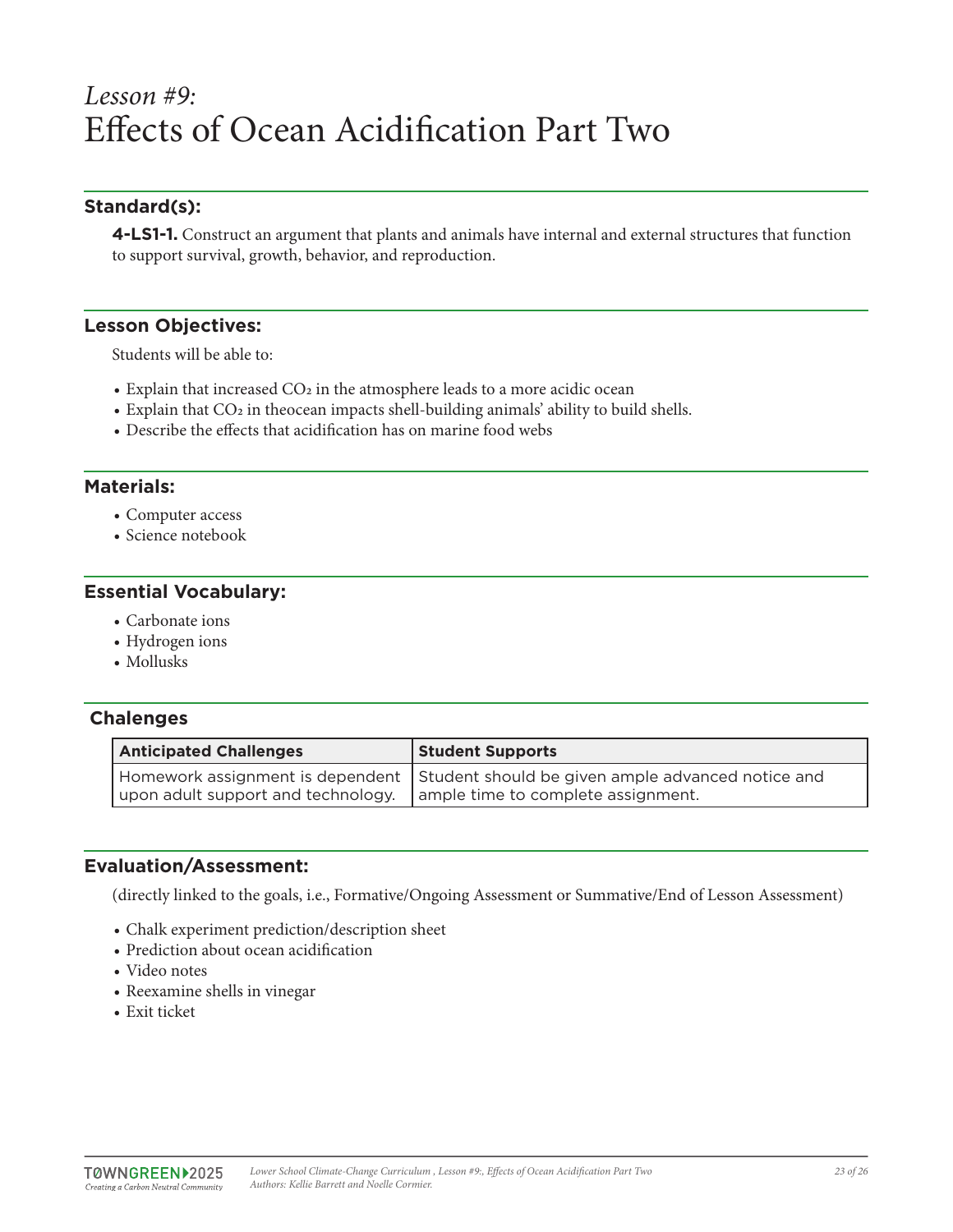#### ■**Hook**

- **1.** Explain to students that you will be placing chalk into two different solutions, one acid (vinegar) and one base (water).
	- **A.** Students make prediction about what will happen.
	- **B.** Students observe and discuss results.
	- **C.** If the ocean were to become more acidic, do you think the change would have a positive or negative impact on marine life? What marine life do you think would be most impacted? (Be sure to refer students to aquatic environment). Explain your thinking.
- **2.** Reexamine shells in vinegar from lesson one
	- **A.** Students revisit predictions.
	- **B.** Students observe the outcome and discuss results and whether or not their initial prediction was accurate.
	- **C.** Whole-group discussion:
	- **1.** What happened to the shells?
	- **2.** Which creatures seem to be most impacted by the acidic solution?
- **3.** Students watch ocean acidification video and take notes about negative impacts of the issue in their science notebooks.
	- **A.** Share out negative impacts and discuss how one issue leads to a host of other issues.
- **4.** Students take part in Lego shell-building activity in pairs.

#### ■**Lesson Closing**

- **5.** Exit ticket→ Whole Group Discussion
	- **A.** Describe the difference in shell-building in a healthy ocean versus in an acidified ocean.
	- **B.** How would the difficulty of building shells in an acidified ocean impact the survival of marine life?
- **6.** Assign homework
	- **A.** Students work with adults at home to complete carbon-footprint calculator activity and record notes about how to shrink the carbon footprint

## **Attachments:**

- Video link
- Lego shell-building activity overview
- Homework link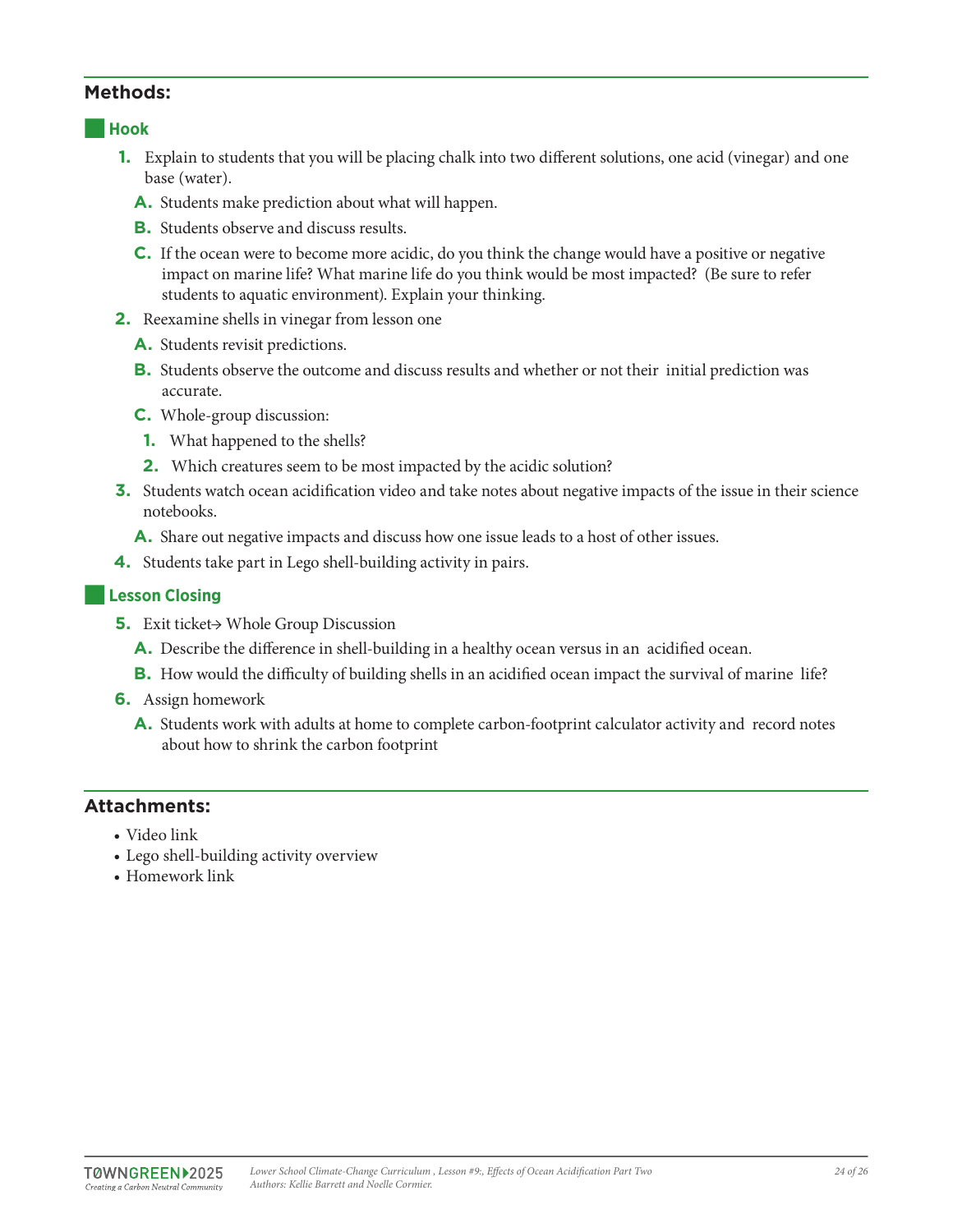## *Lesson #10 (ongoing):*  Solving the Problem of Ocean Acidification

## **Standard(s):**

**4-LS1-1.** Construct an argument that plants and animals have internal and external structures that function to support survival, growth, behavior, and reproduction.

**4-ESS3-1.** Obtain and combine information to describe that energy and fuels are derived from natural resources and their uses affect the environment.

**4-ESS3-2.** Generate and compare multiple solutions to reduce the impacts of natural Earth processes on humans.\*

**3-5-ETS1-2.** Generate and compare multiple possible solutions to a problem based on how well each is likely to meet the criteria and constraints of the problem.

## **Lesson Objectives**

Students will be able to:

- Describe ways in which human activities are contributing to increased carbon dioxide in the atmosphere
- Present information about the root causes, effects, and potential solutions to ocean acidification

#### **Materials:**

- Computer access
- Chart paper
- Criteria for success
- Poster board for each pair of students
- Assorted art materials; (Crayons, Markers, Colored pencils, and Glue)

## **Chalenges**

| <b>Anticipated Challenges</b>                            | <b>Student Supports</b>                                                                                                                                                                                  |
|----------------------------------------------------------|----------------------------------------------------------------------------------------------------------------------------------------------------------------------------------------------------------|
| Project involves independent,<br>self-directed research. | Students are given the opportunity to work in pairs for peer<br>support. Additionally, students should be allowed to choose<br>[okay as edited here?] how they would like to present their<br>knowledge. |

## **Evaluation/Assessment:**

(directly linked to the goals, i.e., Formative/Ongoing Assessment or Summative/End of Lesson Assessment)

• Project